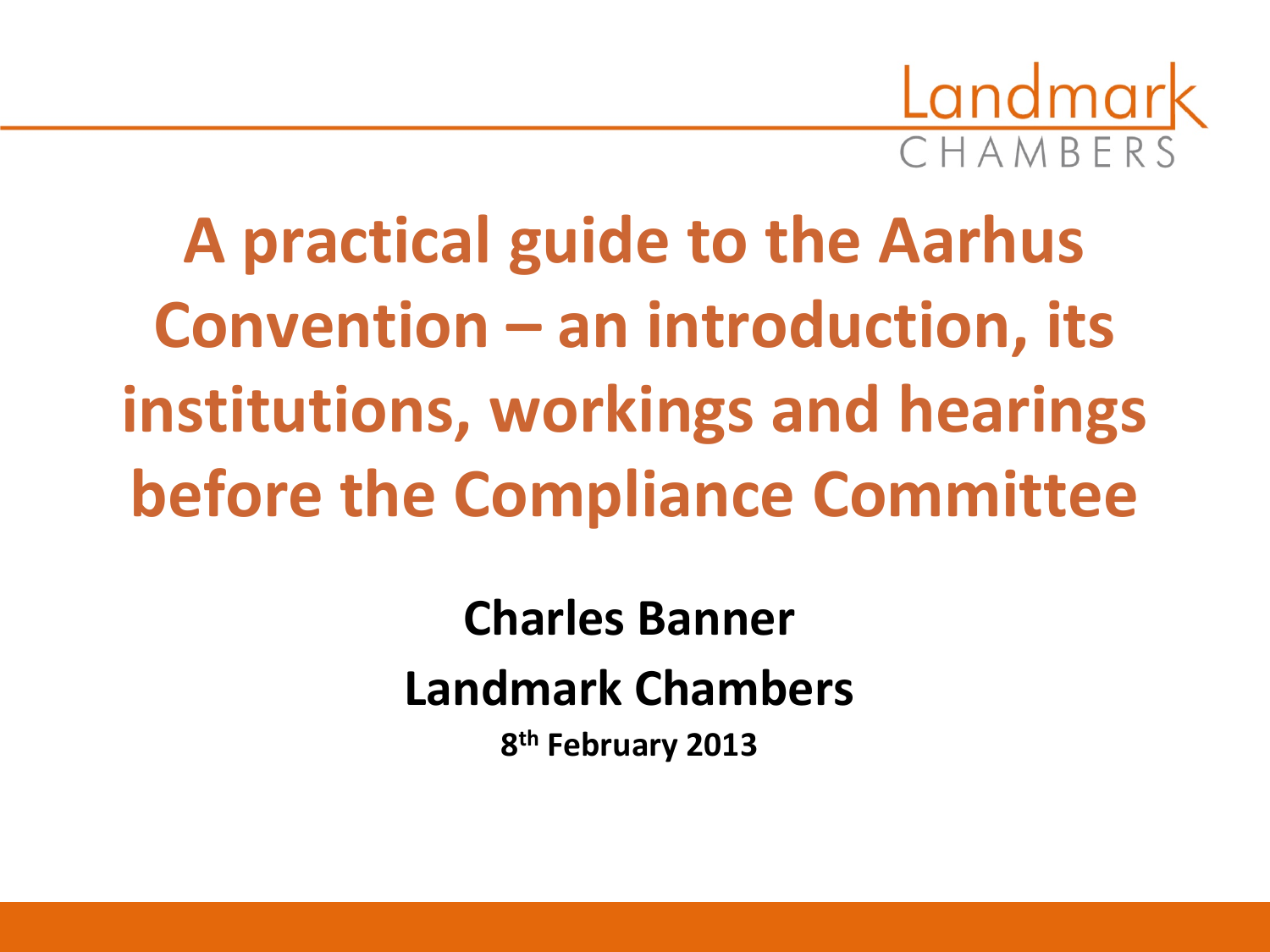# $\frac{1}{C}$

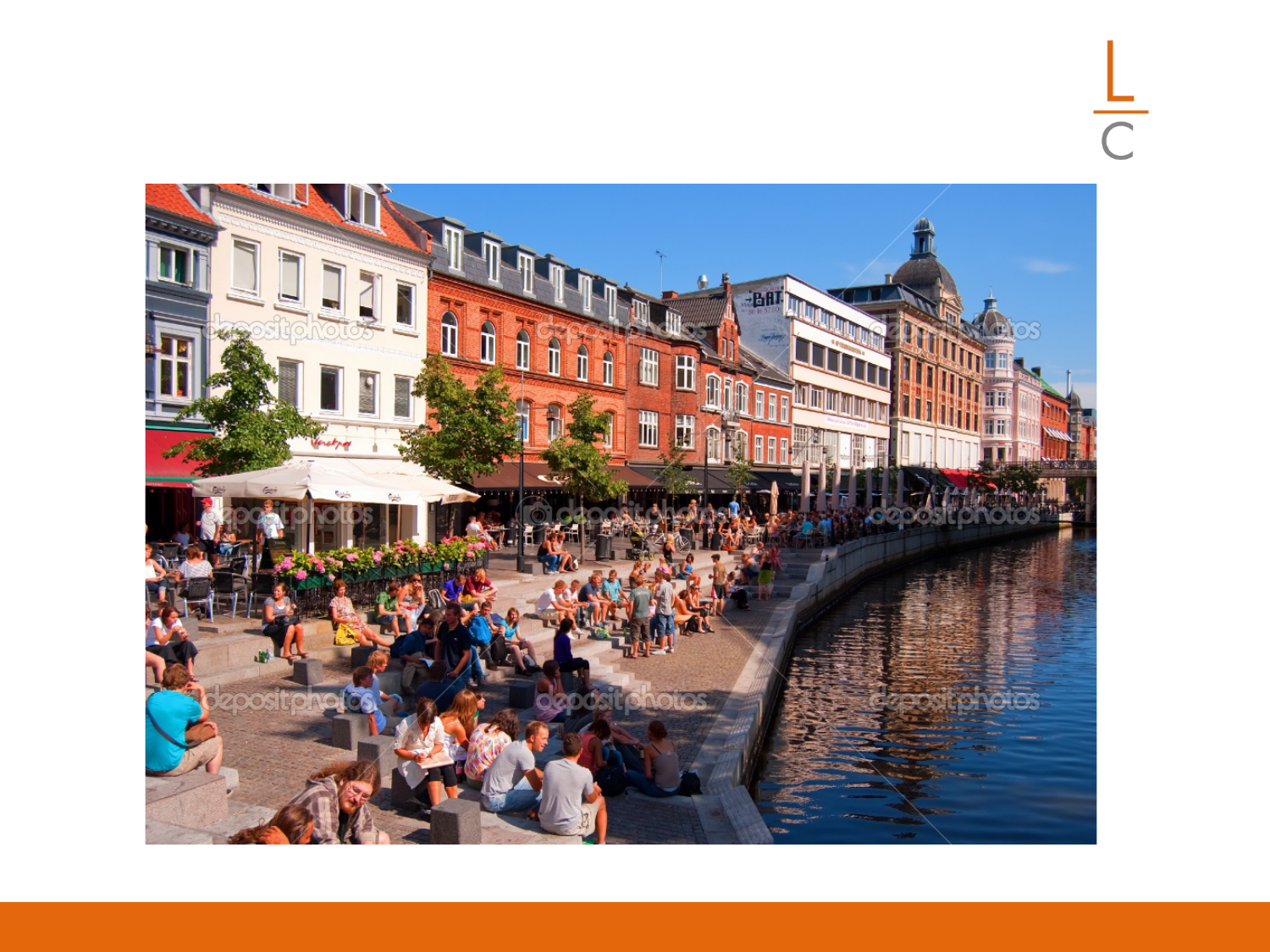# $\overline{\mathsf{C}}$

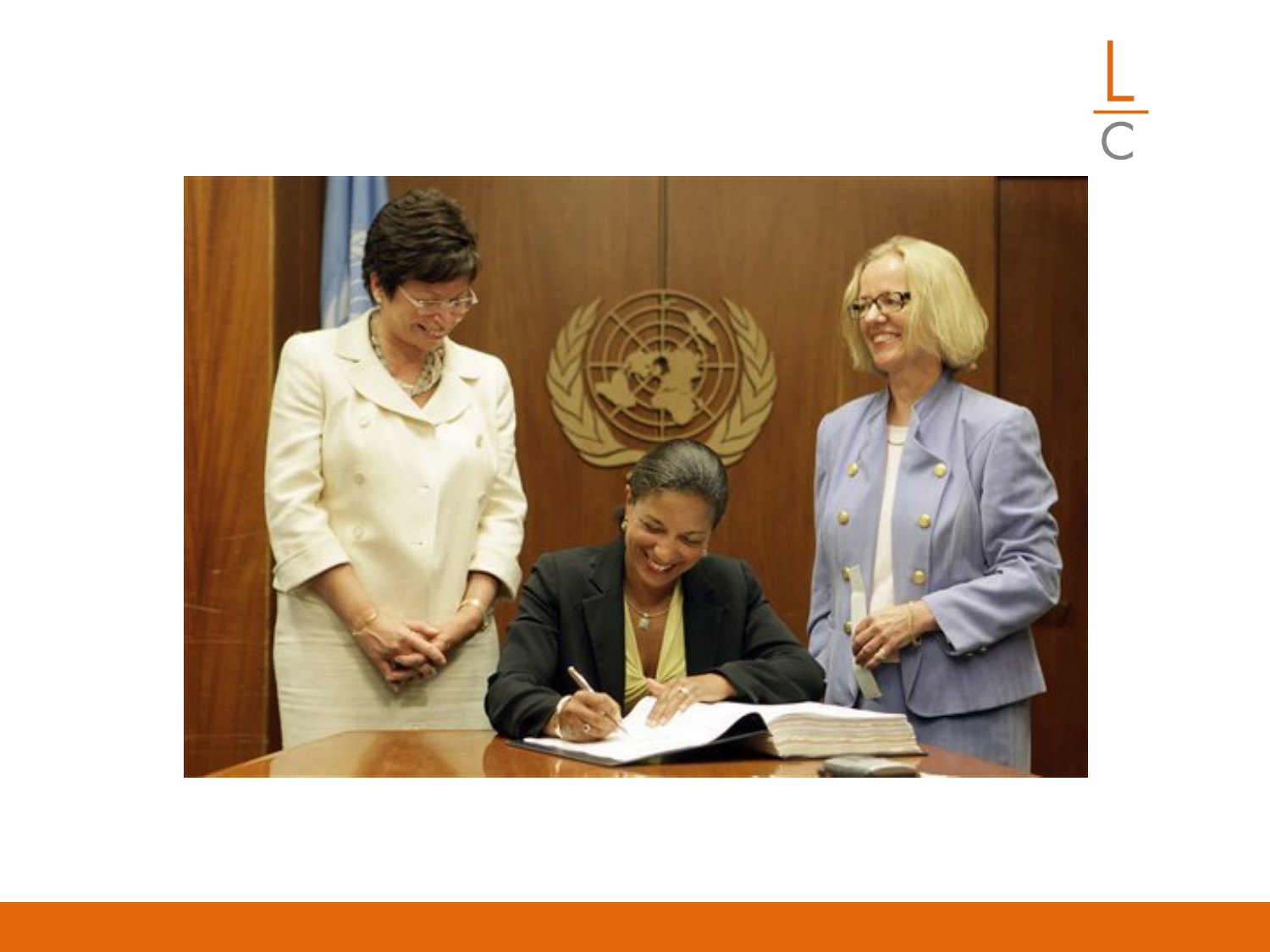#### **Aarhus Convention: key facts**

- Full title: *Convention on Access to Information, Public Participation in Decision-Making and Access to Justice in Environmental Matters*
- Negotiated and now overseen by the United Nations Economic Commission for Europe (UNECE), one of the five regional commissions of the UN
- Authentic texts: English, Russian, French
- Adopted in 25 June 1998 in the Danish city of Aarhus
- Entered into force on 30 October 2001
- EU acceded on 17 Feb 2005
- UK acceded on 23 Feb 2005
- 46 parties as of 26 September 2012 (all European / CIS)
- Non UNECE states are able to join (see Decision II/9 of the MoP)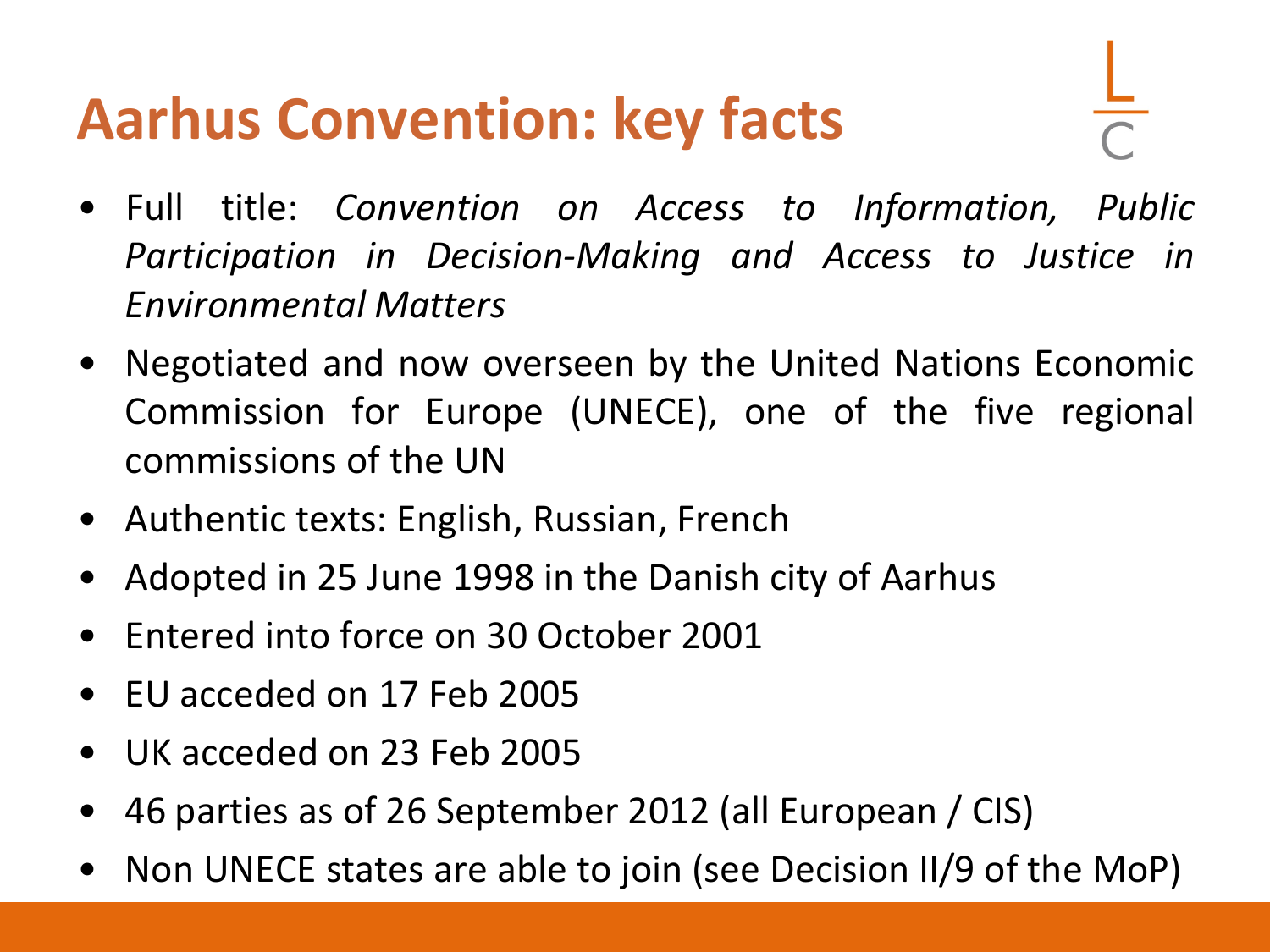# **Overview of the rights conferred by the Convention**



**JUSTICE** RHUS CONVENTION for our environment.

The Convention requires the parties to confer the following rights on the public with regard to the environment:

- the right to receive environmental information that is held by public authorities ("**access to environmental information**"): Articles 4-5 (to be discussed by David Blundell)
- the right to participate in environmental decision-making ("**public participation in environmental decision-making**"): Articles 6-8 (to be discussed by John Litton QC)
- the right to review procedures to challenge certain public decisions that have been made in relation to the environment ("**access to justice**"): Article 9 (to be discussed by James Maurici)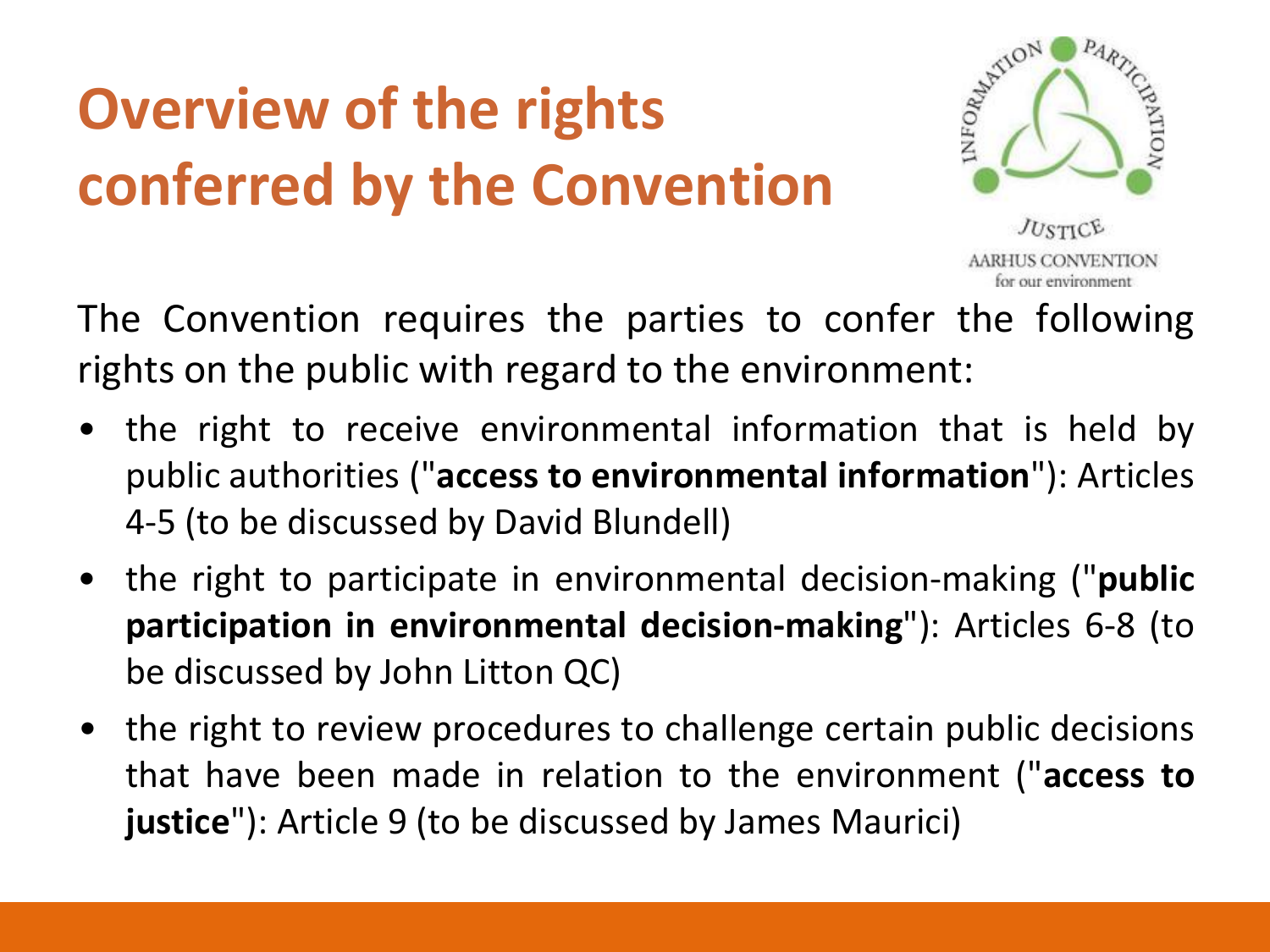#### **The Convention institutions**



 $\frac{L}{C}$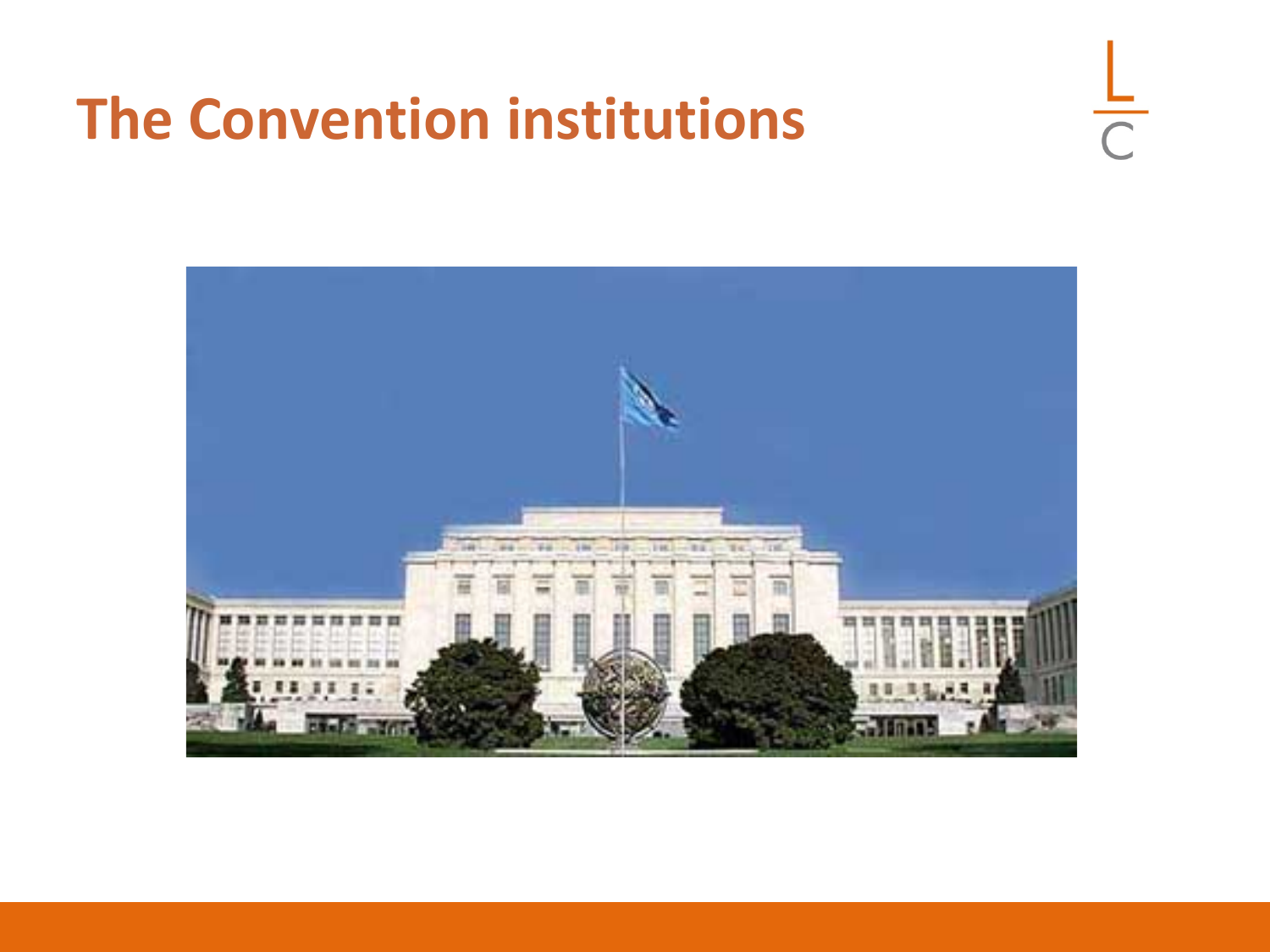#### **The Convention institutions**

- Art. 10: at least once every two years there must be a **Meeting of the Parties** ("MoP") to keep under continuous review the implementation of the Convention.
- The **Aarhus Convention Compliance Committee** ("CC") was established in 2002 pursuant to Art. 15
- Art. 12 establishes the **Convention Secretariat** with various organisational responsibilities (e.g. convening the MoP)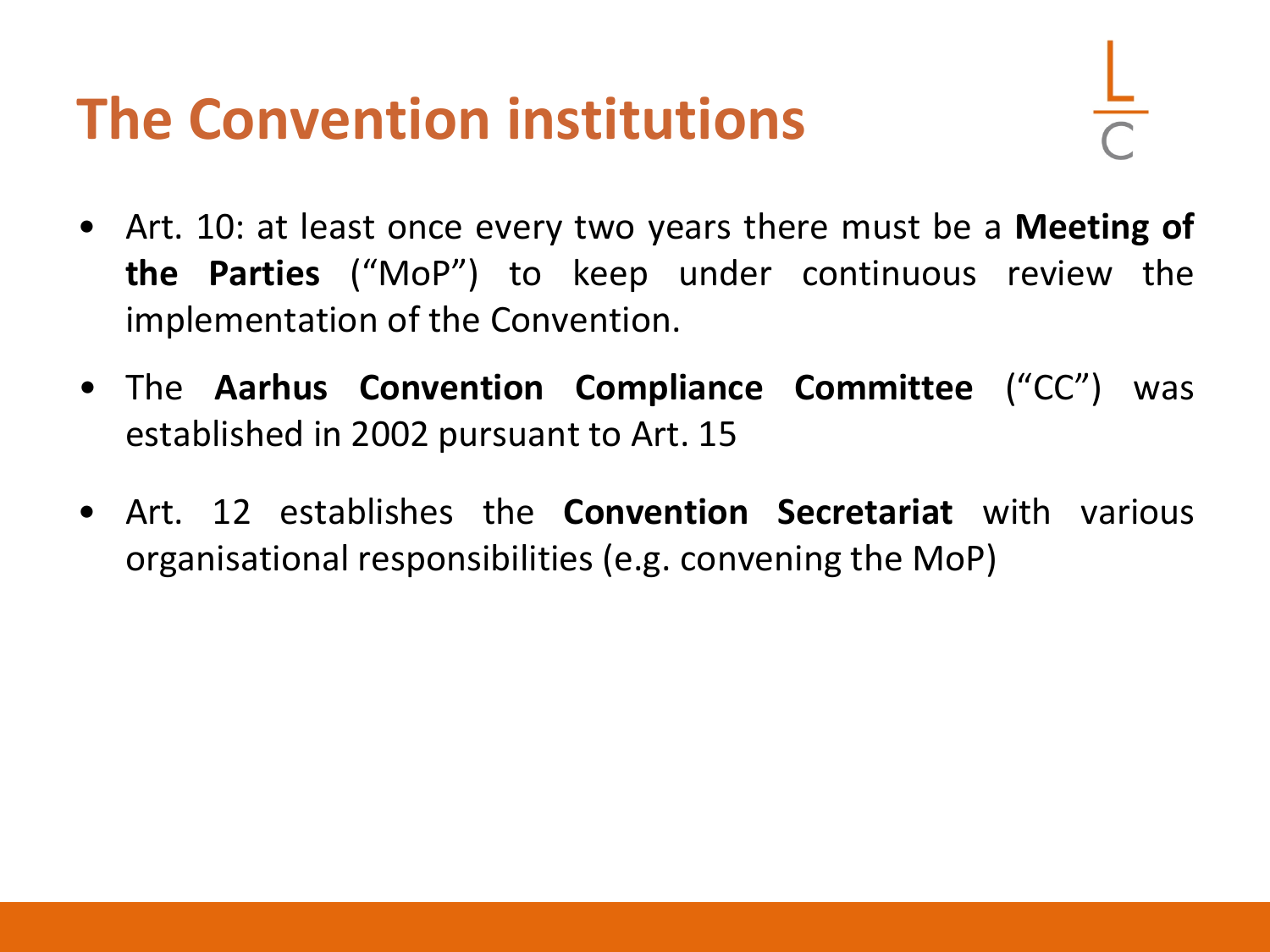#### **The Meeting of the Parties**

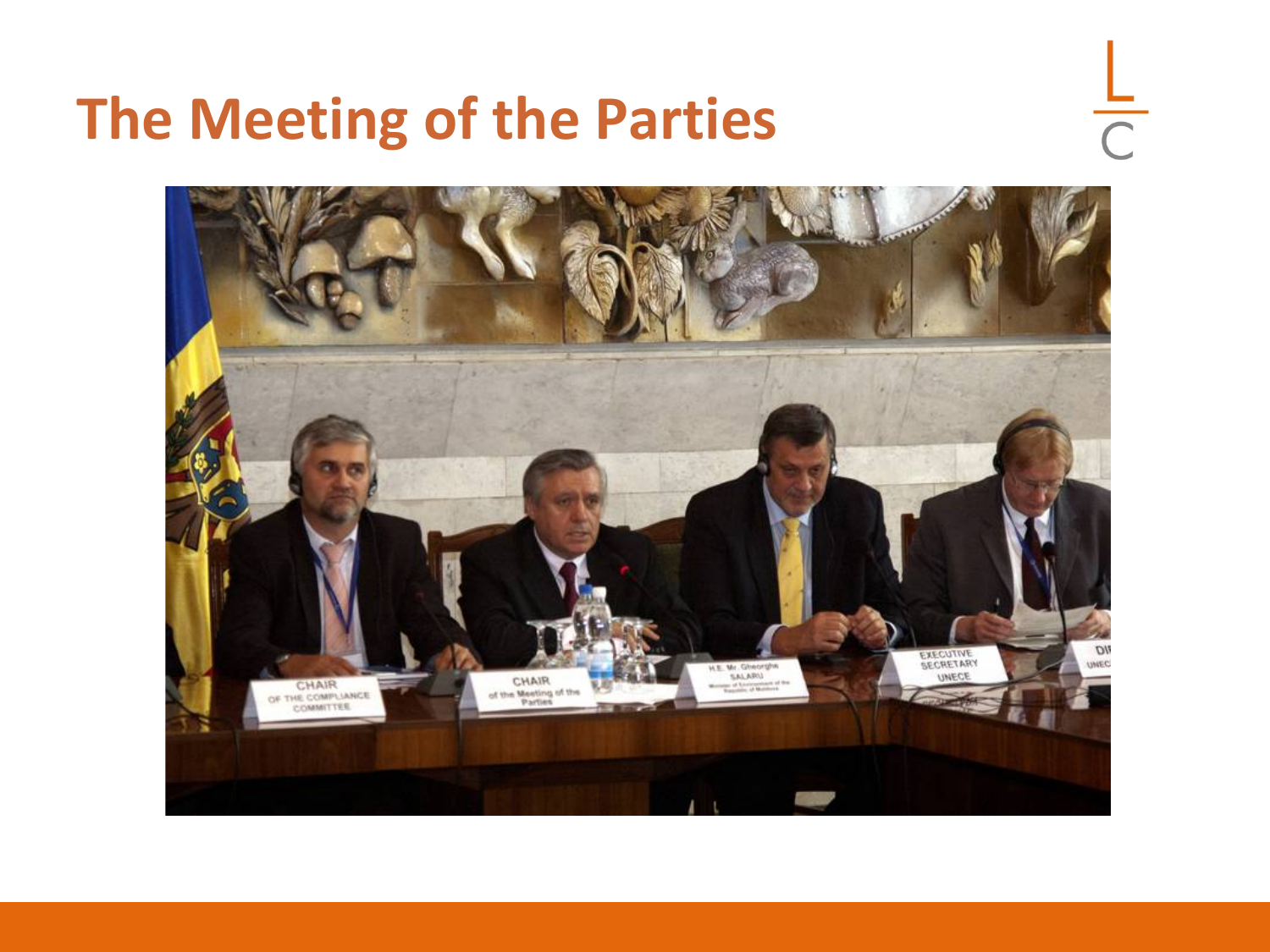#### **The Meeting of the Parties**

- Art. 10(2): the MoP may, inter alia:
	- Review the policies for and legal/methodological approaches to access to information, public participation and access to justice in environmental matters with a view to improving them
	- Establish any subsidiary bodies as they deem necessary
	- Prepare, where appropriate, protocols to the Convention
	- Consider and adopt proposals for amendments to the Convention
- Art 16: if a dispute arises between two or more parties arises about the interpretation of the Convention, *"they shall seek a solution by negotiation or by any other means of dispute settlement"* failing which the matter may be referred to the ICJ
- The MoP also occasionally issues decisions on interpretation on its own initiative: e.g. Decision III/1 on the interpretation of Art. 14 (regarding the procedure for amending the Convention)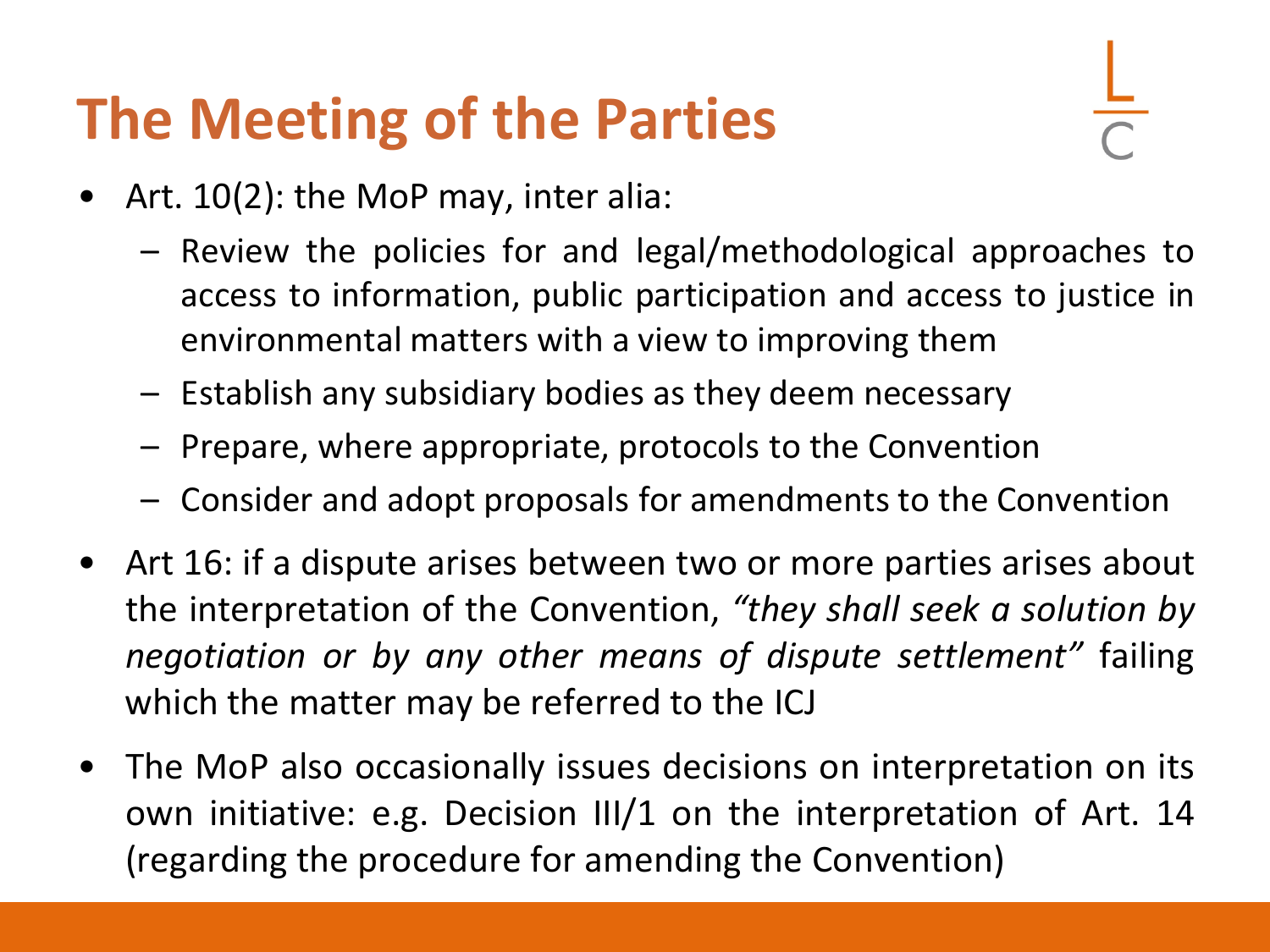### **The Meeting of the Parties - participation by NGOs**

• Art. 10(5):

**"Any non-governmental organization, qualified in the fields to which this Convention relates, which has informed the Executive Secretary of the Economic Commission for Europe of its wish to be represented at a meeting of the Parties shall be entitled to participate as an observer unless at least one third of the Parties present in the meeting raise objections."**

- Decision I/1 of the MoP sets out rules of procedure
	- Rule 27(1) gives the representatives of NGOs the right to address the MoP in relation to each agenda item
- An important opportunity for NGOs to influence the MoP's decisions on e.g. the interpretation of the Convention and the strategies for delivering its objectives
- The next MoP will be on 30 June  $-6$  July 2014 in the Netherlands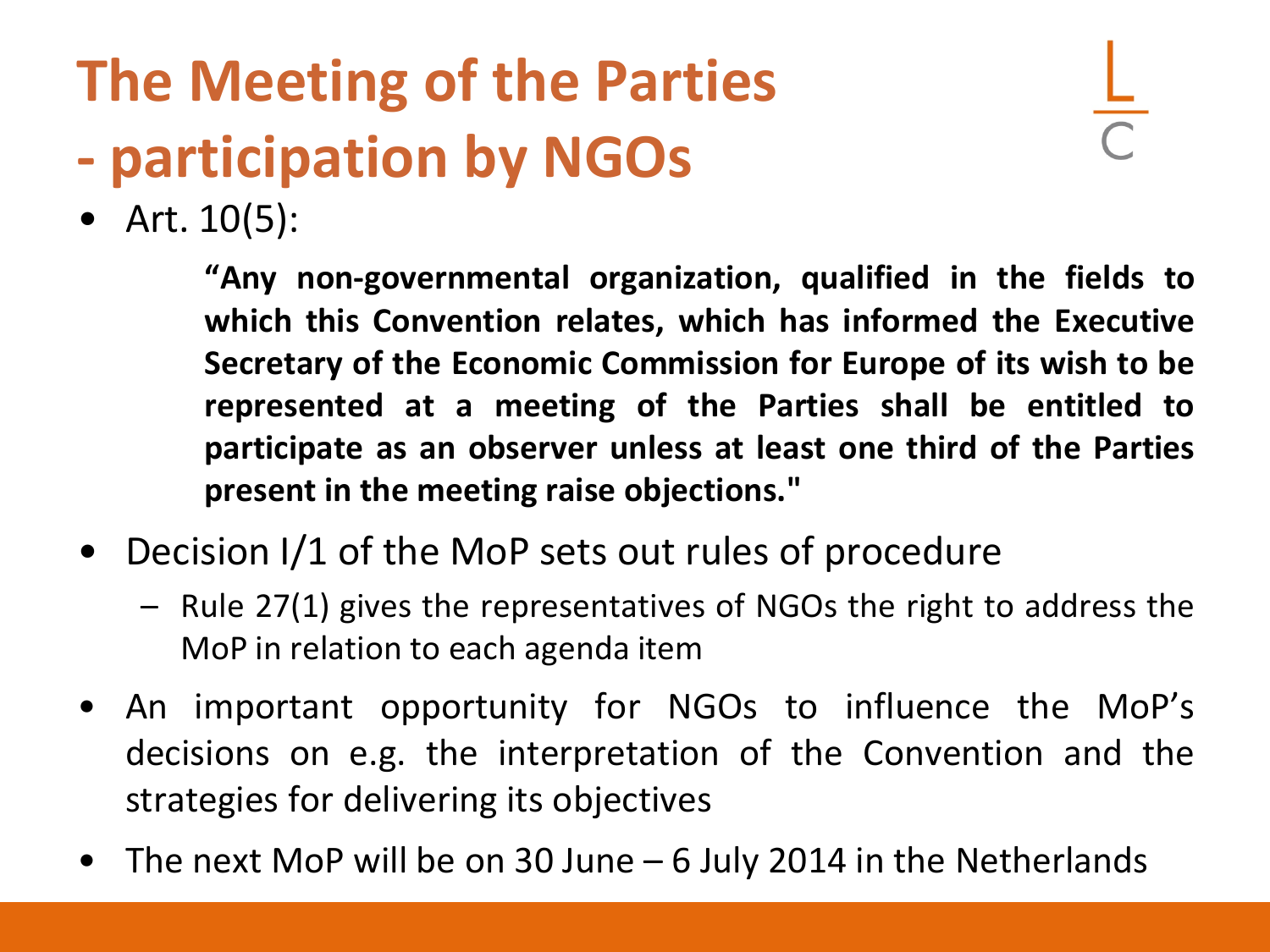#### **The Compliance Committee**



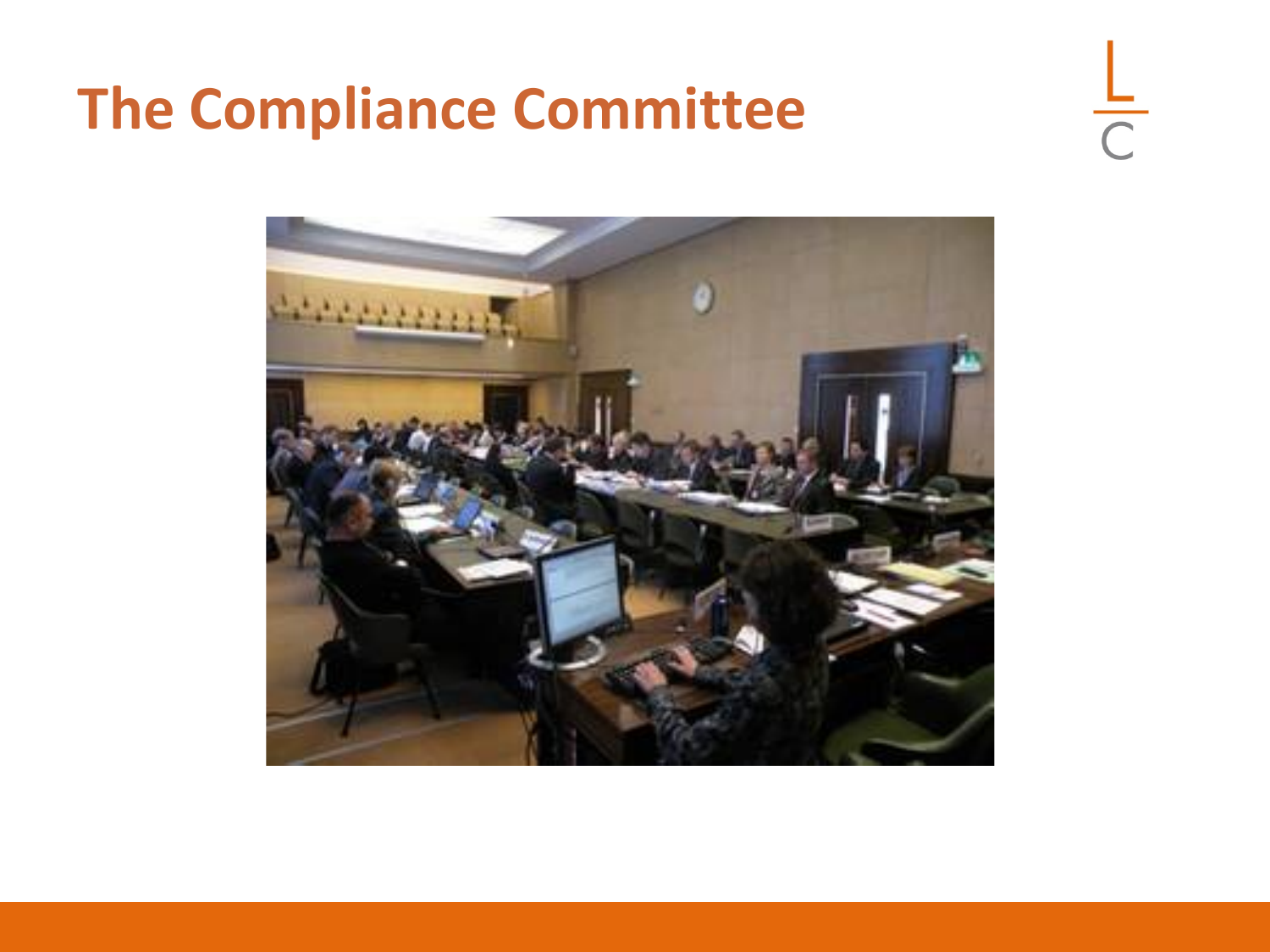#### **The Compliance Committee**

- 
- Established in 2002 pursuant to Art. 15 which requires the MoP to:

**"…establish, on a consensus basis, optional arrangements of a nonconfrontational, non-judicial and consultative nature for reviewing compliance with the provisions of this Convention. These arrangements shall allow for appropriate public involvement and may include the option of considering communications from members of the public on matters related to this Convention."**

- Governing documents:
	- Decision I/7 of the MoP (the 'constitution' of the CC) as amended by Decision II/5
	- The CC's *Guidance on the Aarhus Convention Compliance Mechanism*
	- Available on the UNECE website
- Meets a minimum of once per year (usually 4-5 times / year)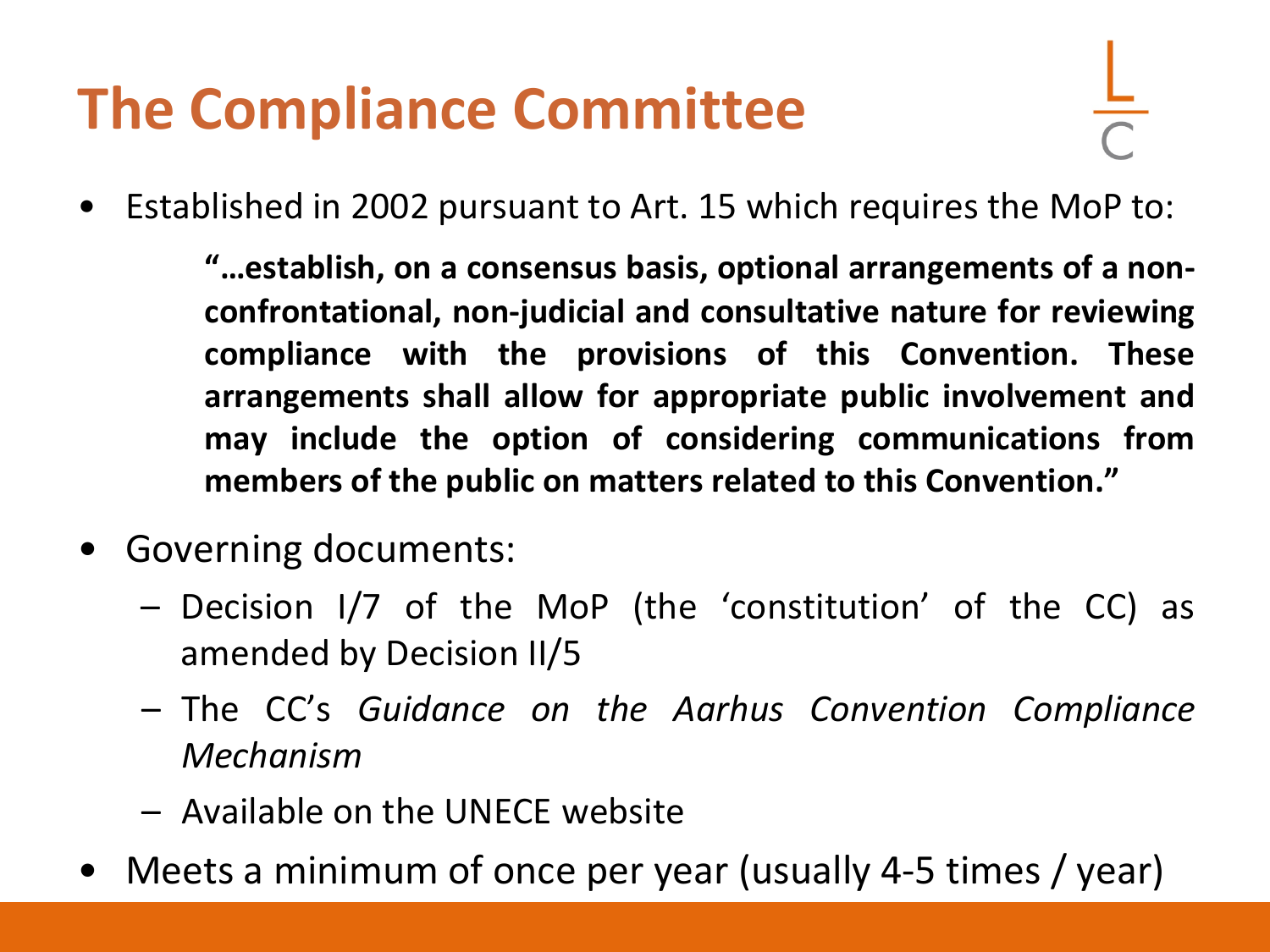### **The Compliance Committee - membership**

- 9 members (no more than 1 from the same state)
- Nomination by a Party/Signatory/NGO -> election by the MoP
- Term of office runs from election until the second MoP thereafter (in practice this means c. 4 years)
- Eligibility criteria:
	- Must be a national of a Party/Signatory to the Convention
	- "Persons of high moral character and recognised competence in the fields to which the Convention relates, including persons having legal experience"
- Decision II/7 Annex I-8 *"In the election of the Committee, consideration should be given to the geographical distribution of membership and diversity of experience"*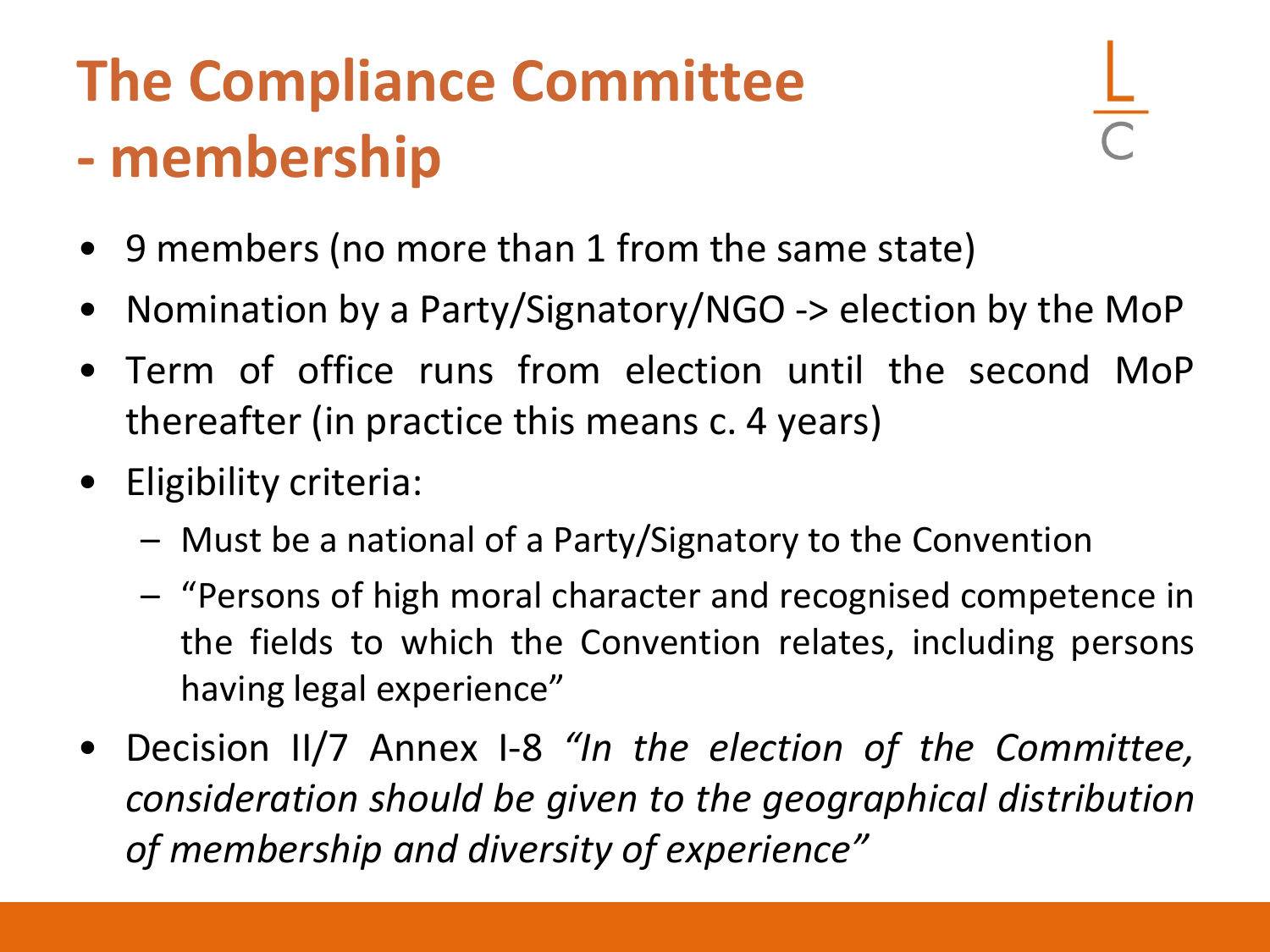# **The Compliance Committee - jurisdiction**

- 
- Submissions by Parties about the non-compliance of another Party with the Convention
	- 1 to date: Romania v. Ukraine
- Submissions by a Party to the effect that, despite its best endeavours, it is or will be unable to comply with the Convention
	- 0 to date
- A referral by the Secretariat about the non-compliance of a Party with the Convention
	- 0 to date
- Communications from members of the public, including NGOs about the non-compliance of a Party with the Convention
	- 78 to date
	- The CC is the only international body other than the ECtHR that hears complaints of states' non-compliance directly from the public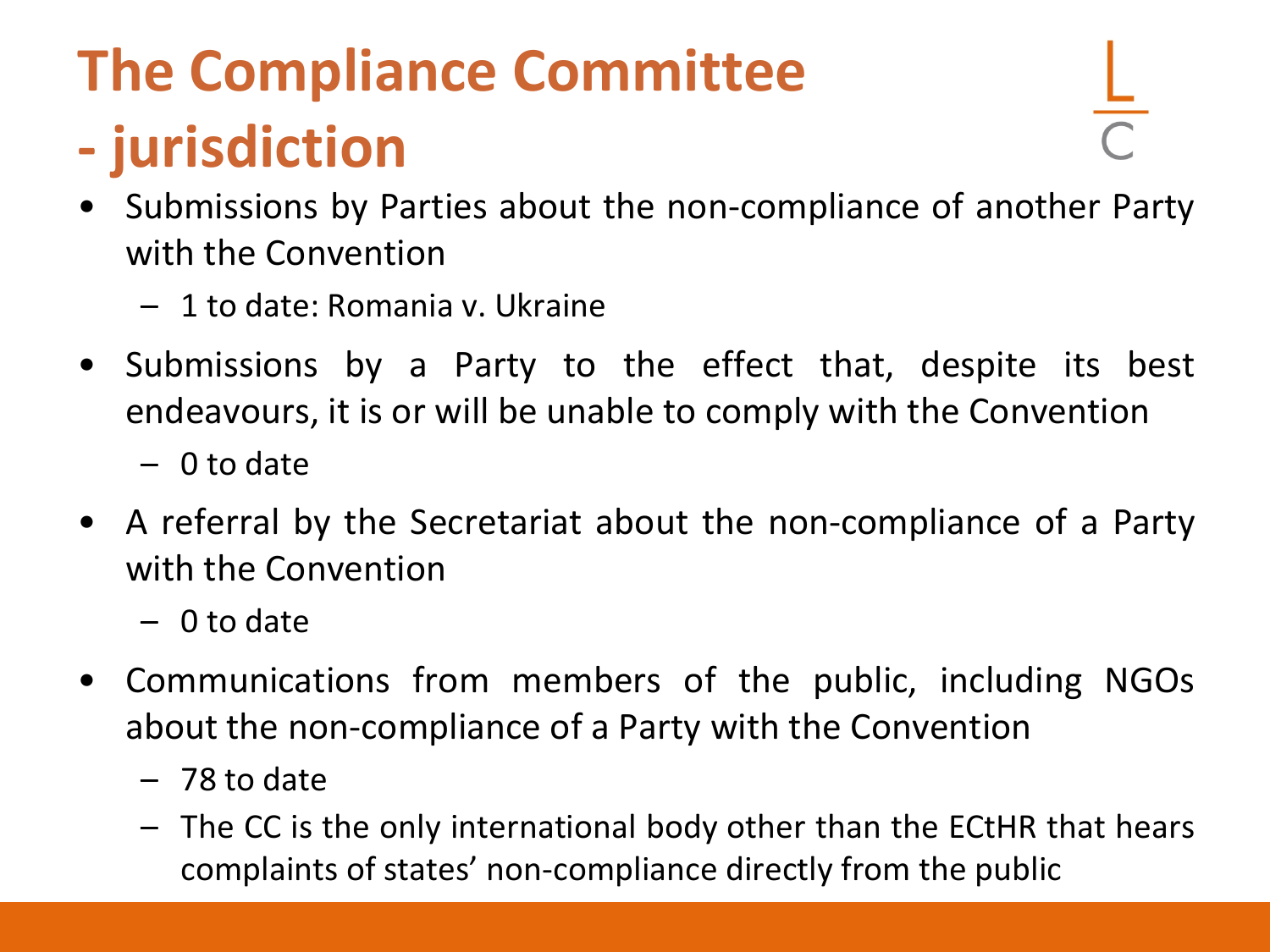### **The Compliance Committee - communications from the public (1)**

- **Stage 1:** submission of communication by a member of the public / an NGO alleging non-compliance by a Party
	- Must be supported by corroborating information
	- See the checklist for communications at Annex II of the CC's Guidance
	- It is beneficial albeit not required for the communication to be prepared with legal assistance (Guidance p.32)
	- Communications should be as concise as possible and avoid including information that is not necessary to establish the existence and nature of the alleged non-compliance (Guidance p.33)
	- If the communication is inevitably lengthy due to the complexity of the matter, include a 3 page summary (ibid)
	- Need to specify whether steps have been taken to exhaust domestic remedies and if not why not (Guidance p.34)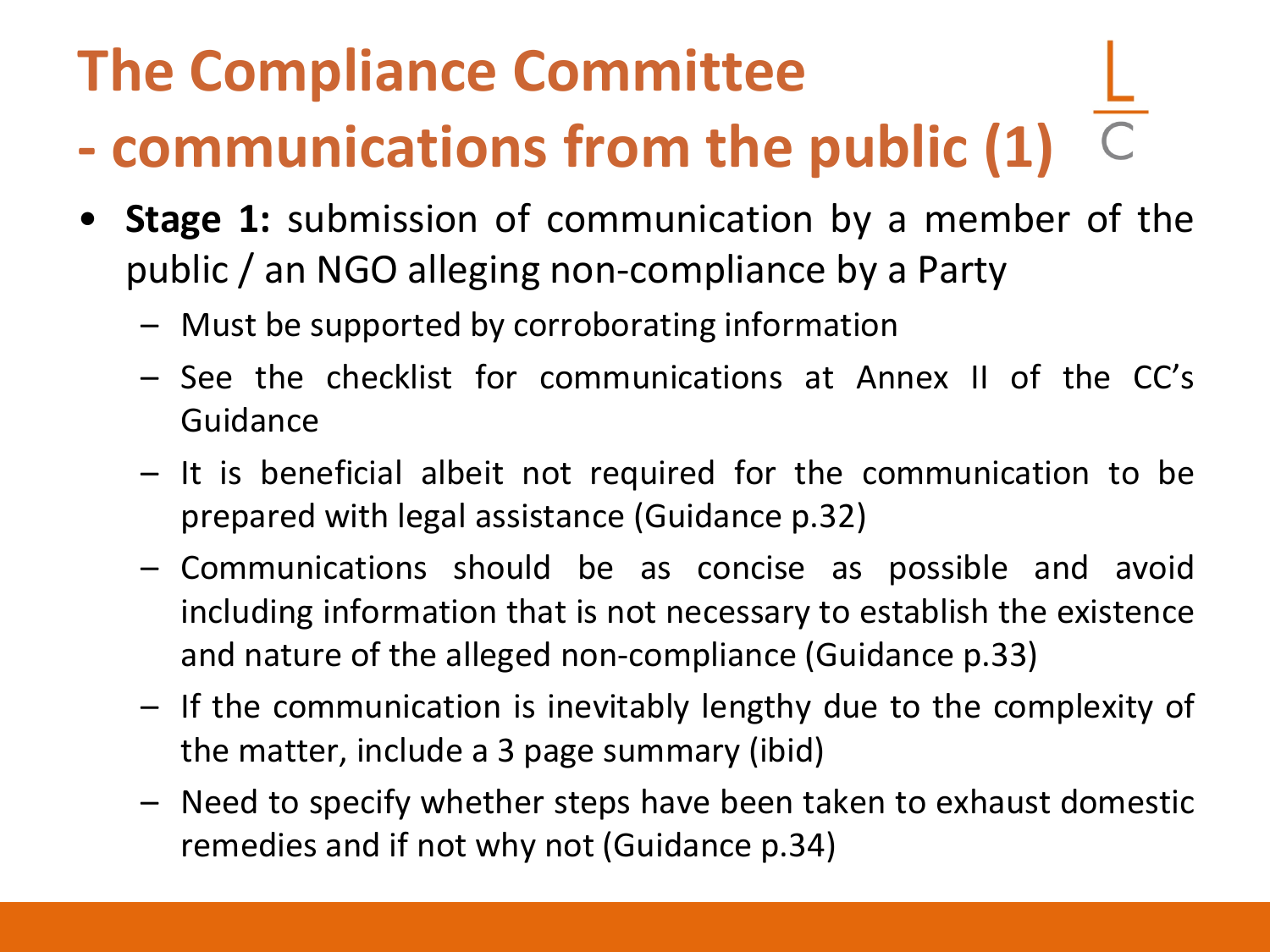# **The Compliance Committee - communications from the public (2)**

- **Stage 2:** preliminary determination by the CC on admissibility of the communication. It will be inadmissible if it is
	- anonymous
	- an abuse of the right to make such a communication
	- manifestly unreasonable (including *de minimis* matters)
	- incompatible with the Convention or Decision I/7
	- Concerning a State which is not a Party to the Convention
	- Concerning a State which has opted out of the Compliance procedure pursuant to Decision I/7 (to date no states have)
- Decision I/7 para. 21: "The Committee should at all relevant stages take into account any available domestic remedy unless the application of the remedy is unreasonably prolonged or obviously does not provide an effective and sufficient means of redress". See also pp.34-35 of the Guidance.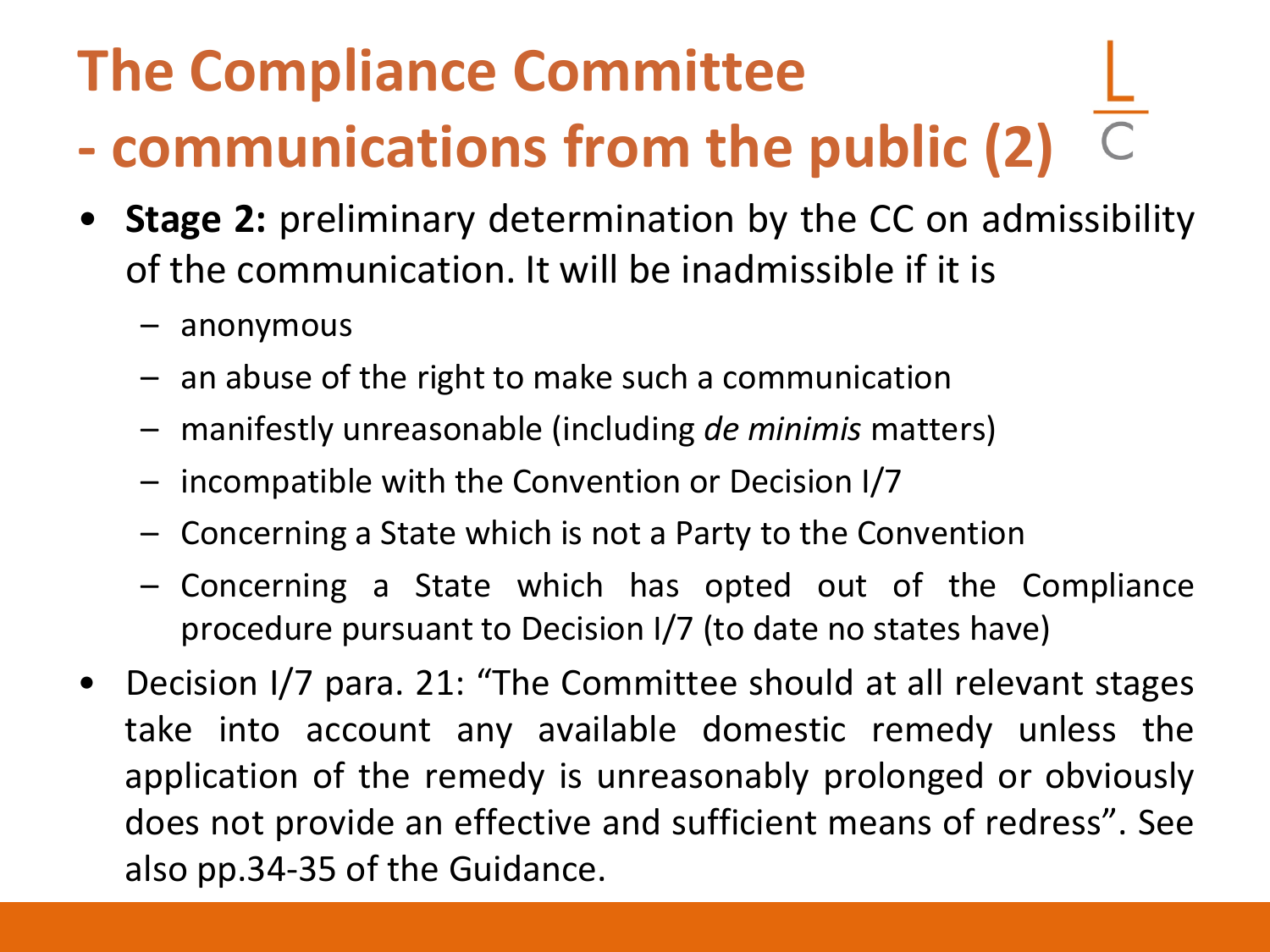#### **The Compliance Committee - communications from the public (3)**

- **Stage 3:** (if admissible) file opened on the communication, documentation posted to UNECE website, and the Party concerned is informed
	- The Party concerned must submit its response as soon as possible and no later than five months thereafter
	- The Committee may request further information and/or may ask questions of the Party concerned
	- The Party concerned may argue that the communication is inadmissible notwithstanding the CC's preliminary determination to the contrary
	- Opportunity for further representations from communicant
	- Opportunity for interested parties to make representations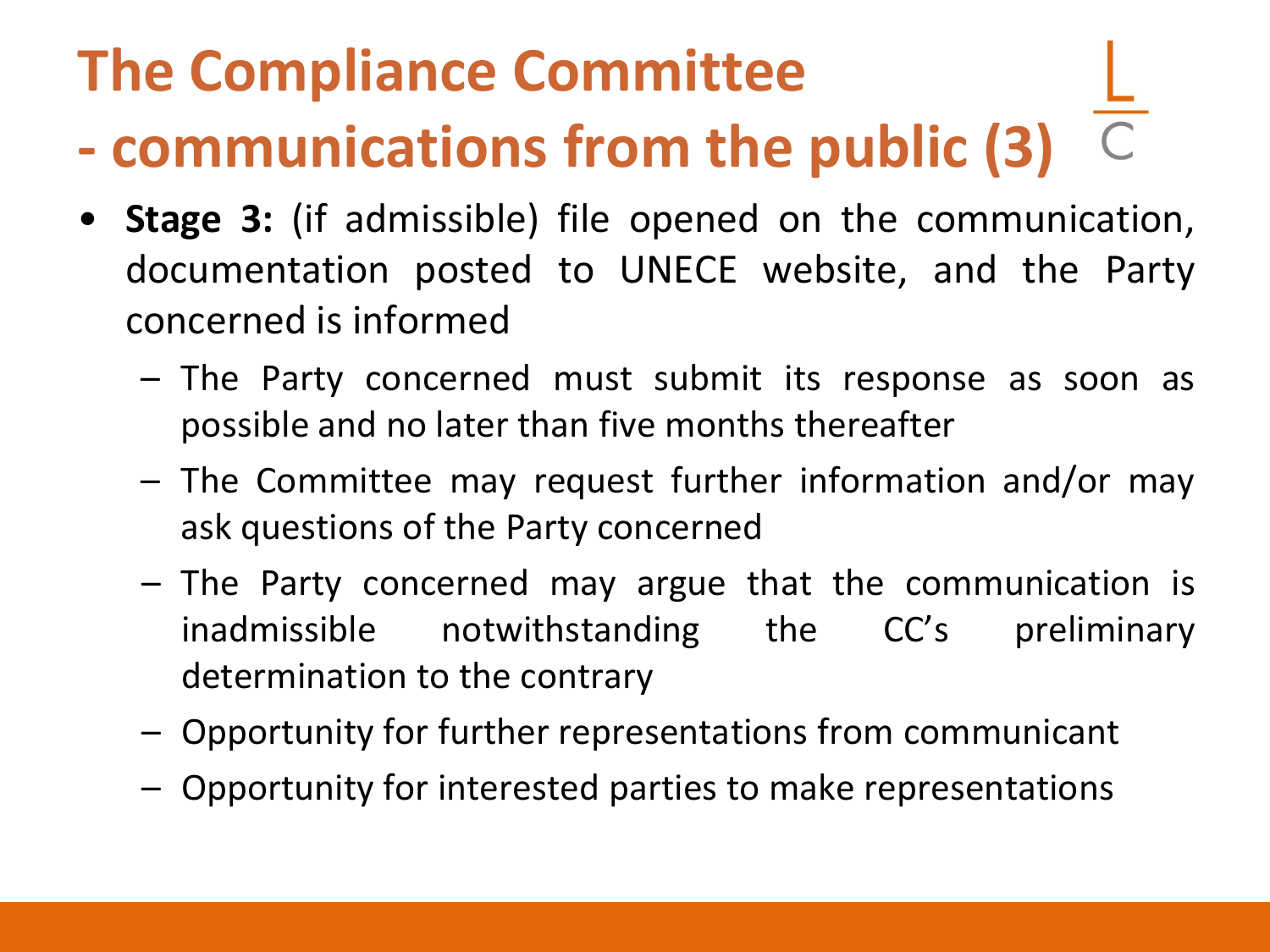# **The Compliance Committee - communications from the public (3)**

- **Stage 4:** discussion at a meeting of the CC
	- Formal hearing at which the communicant and the Party concerned are invited to attend and present information and submissions
	- Discretion to hear interested parties / NGOs
	- "Any substantial new information" should be presented to the CC at least two weeks in advance of the meeting (Guidance, p.20)
	- The discussion stage may continue over two or more meetings if e.g. further information needs to be gathered
	- Working language is English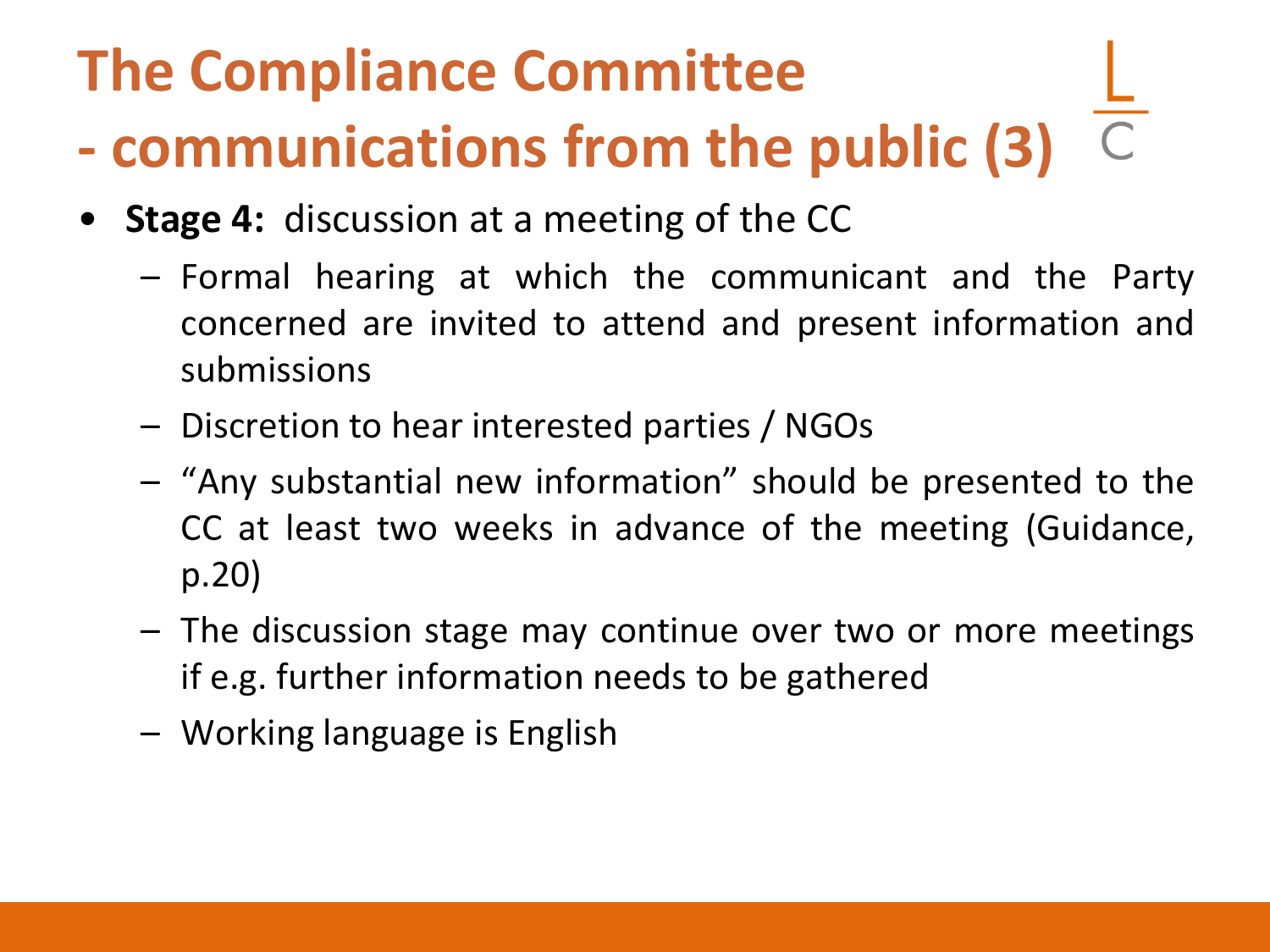# **The Compliance Committee - communications from the public (3)**

- **Stage 5:** preparation of the CC's findings
	- Draft findings are prepared and sent to the communicant and Party concerned for comment
	- Also published on the website
	- Comments should not include information that could have been provided at an earlier stage of the proceedings (Guidance, p.21)
	- The findings are finalised at the first meeting of the CC after the deadline for comments
	- If the CC finds that the Party is not in compliance, it may agree upon measures which the Party should take to ensure compliance and/or make recommendations to the MoP
	- The next MoP will consider the CC's findings and may (make a declaration of non-compliance and/or specify measures which the Party concerned should take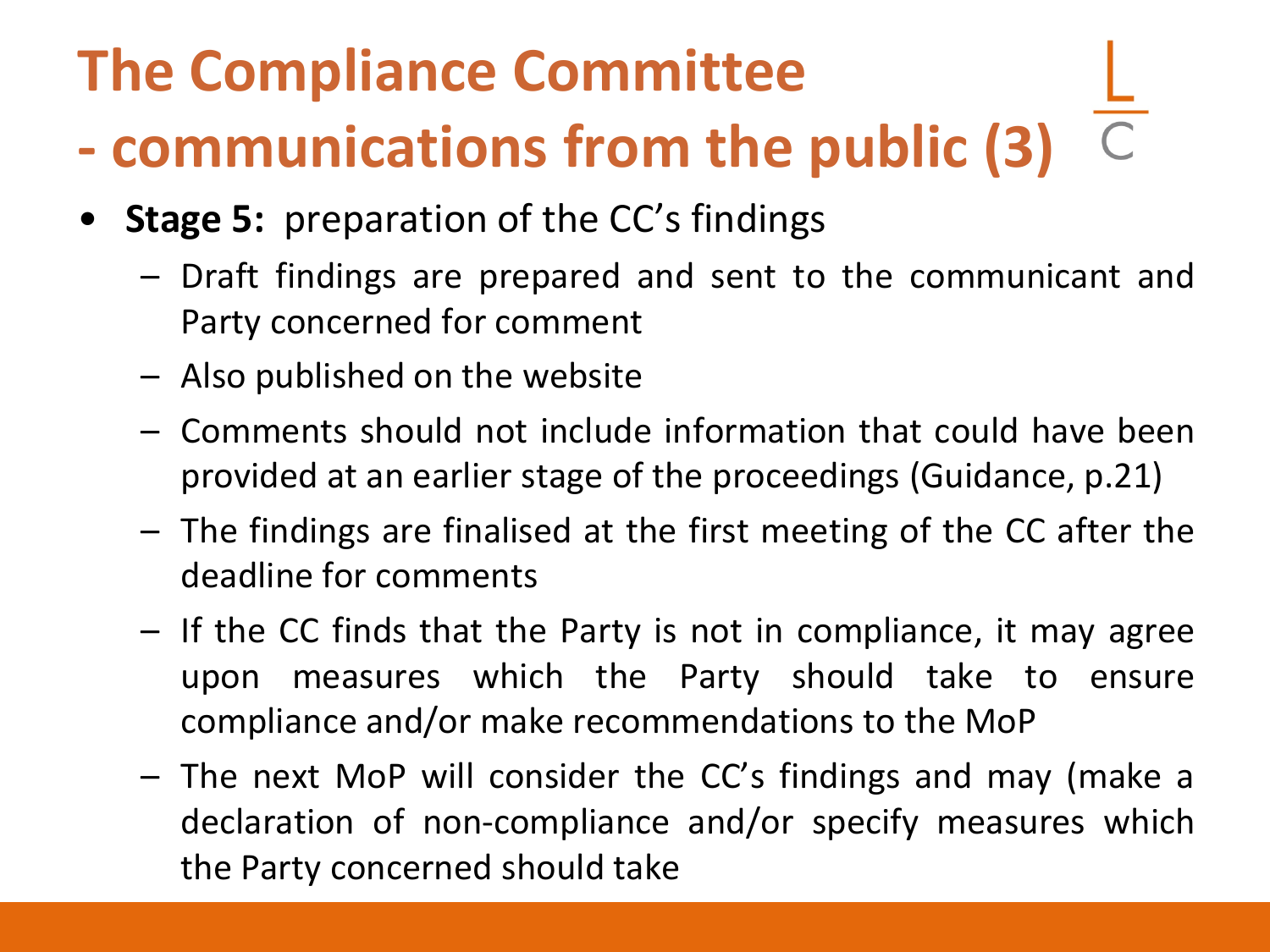### **Case-law of the Compliance Committee – effect**

- The CC's findings are not legally binding. They are reported to the MoP which decides whether to endorse them (see Decision I/7 Annex I-37).
- But they have persuasive force:
	- *Walton v. Scottish Ministers* [2012] UKSC 44 per Lord Carnwath at para. 100:

**"Although the Convention is not part of domestic law as such (except where incorporated through European directives), …the decisions of the Committee deserve respect on issues relating to standards of public participation"** 

- See also *R (Edwards) v. Environment Agency* [2011] 1 WLR 79 per Lord Hope at para. 31 and *R (Garner) v. Elmbridge BC* [2011] 3 All ER 418 at per Sullivan J at para. 43
- AG Kokott in Case C-260/11 *Edwards* at para. 8 (& 44-46):

**In considering the requirements of the Convention "reference should be made to the decision-making practice of the Aarhus Convention Compliance Committee"**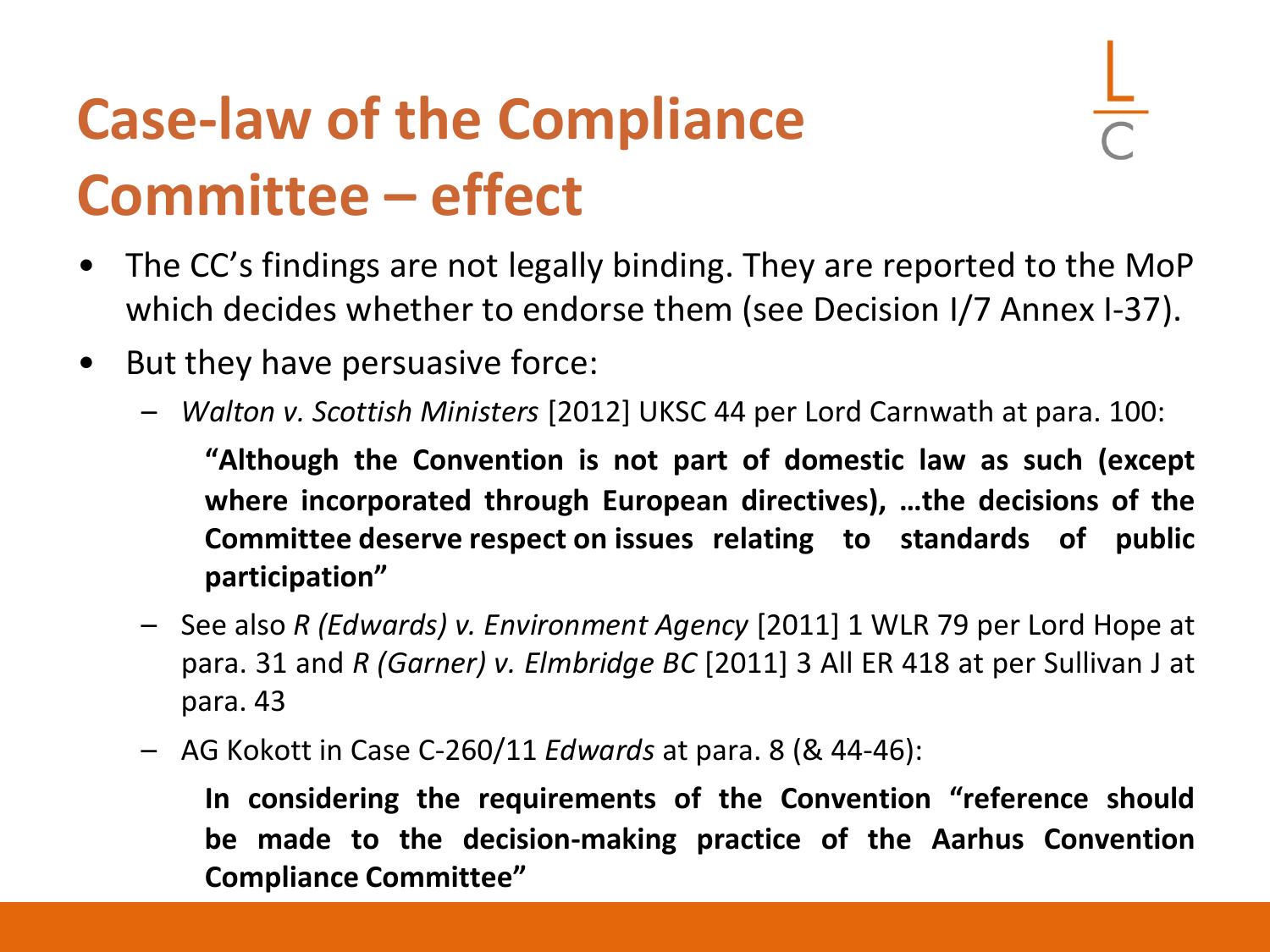#### **Case-law of the Compliance Committee – online resources**

- The Justice & Environment website contains a free and very useful two volume PDF digest of the CC's case-law from 2004 to 2011, with selected quotes sorted Article-by-Article
	- [www.justiceandenvironment.org/publications/aarhus-2011](http://www.justiceandenvironment.org/publications/aarhus-2011)
- The UNECE's website also contains all documents relating to communications from the public, including those awaiting determination
	- <http://www.unece.org/env/pp/pubcom.html>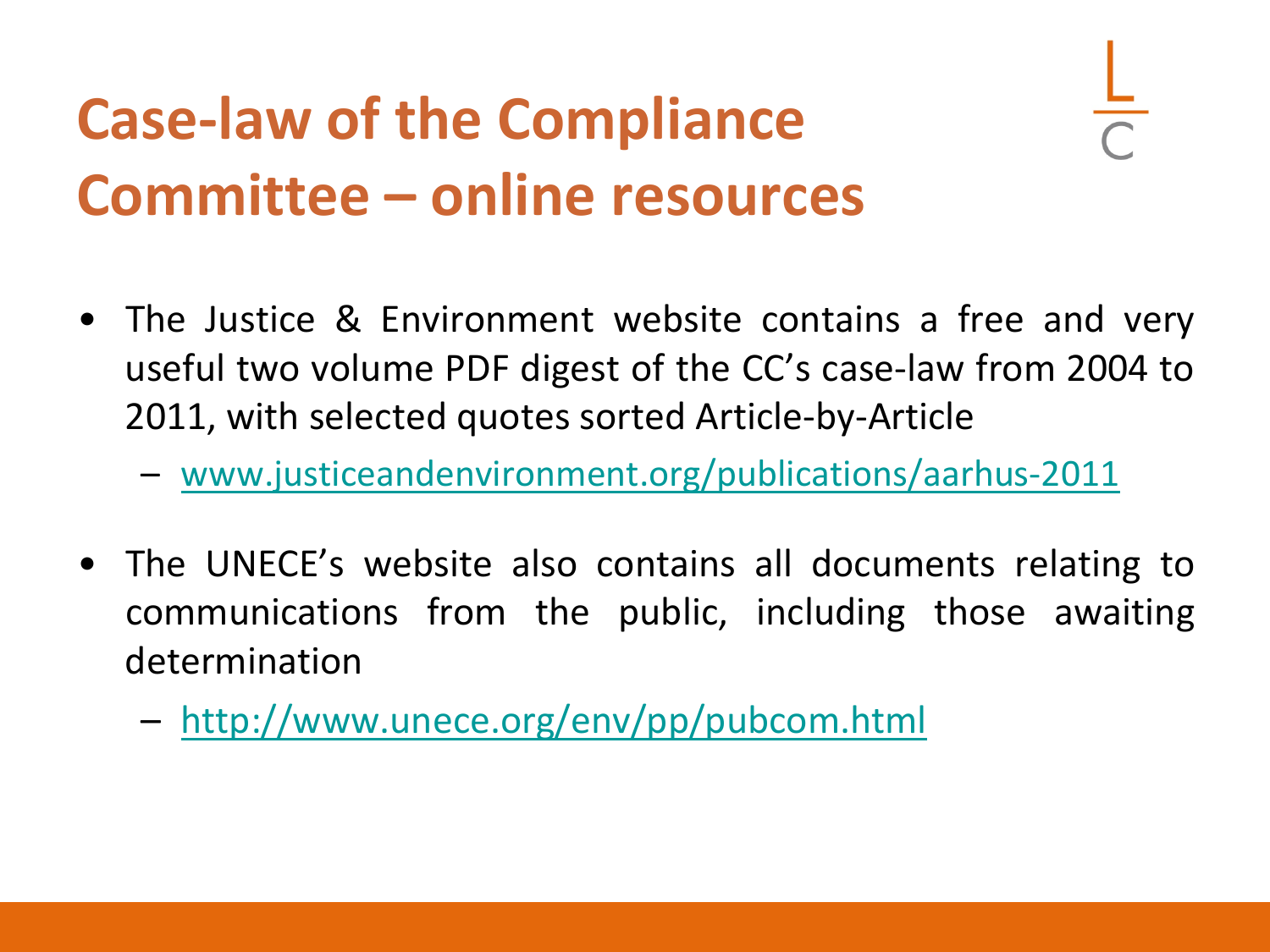#### **Case study 1 – Port of Tyne**



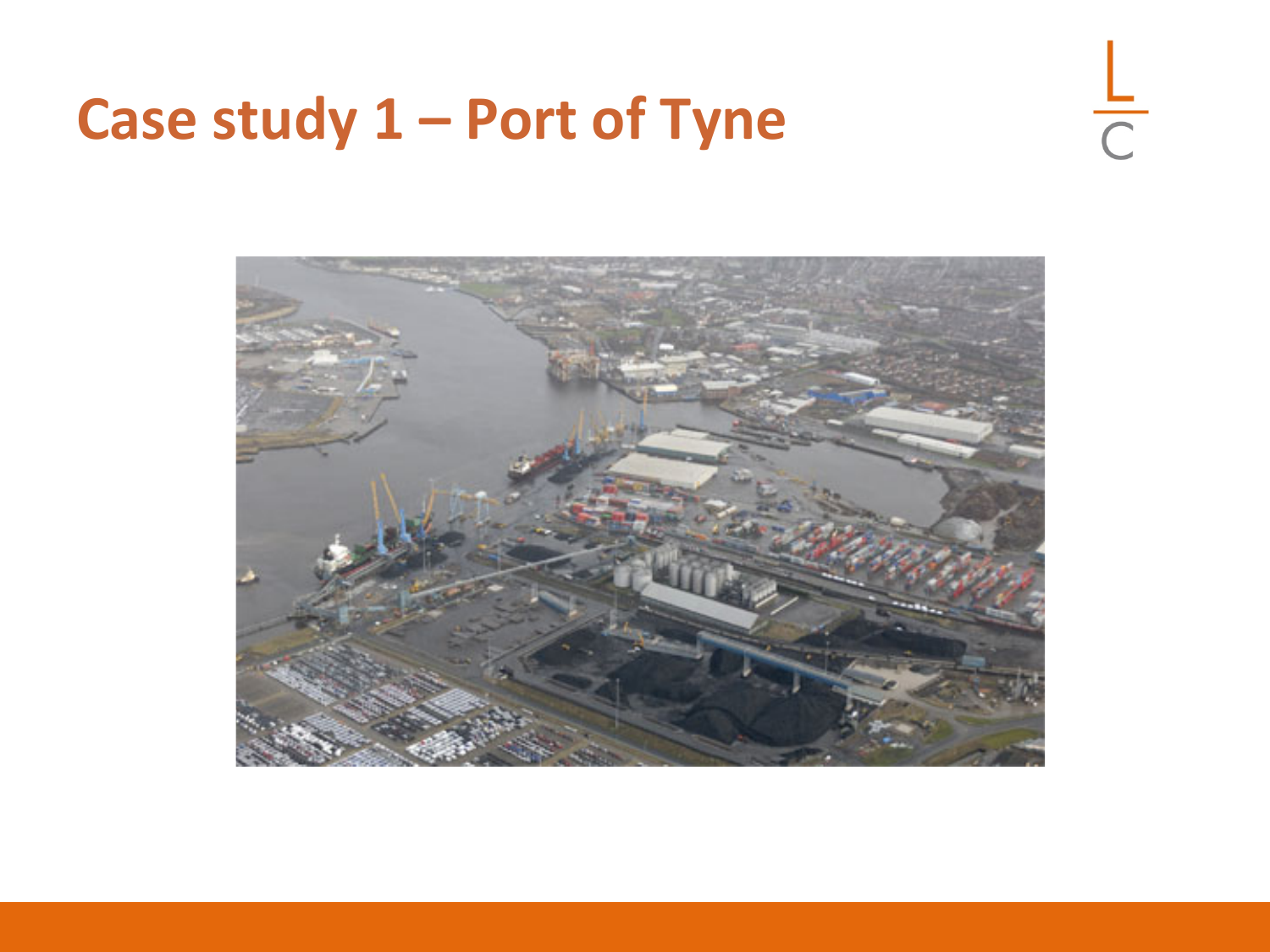#### **Case study 1 – Port of Tyne (1)**

- Communication ACCC/C/2008/33 *concerning compliance by the United Kingdom of Great Britain and Northern Ireland*
- Brought by ClientEarth, the Marine Conservation Society and Mr Robert Latimer
- Allegation of non-compliance with Art. 9 (access to justice) both generally and in relation to the complainants' ability to challenge a licence issued to the Port of Tyne for the disposal and protective capping of highly contaminated waste
- Issues included:
	- Were costs of JR proceedings "prohibitively expensive"?
	- Were the time limits for JR compatible with Art. 9?
	- Was the *Wednesbury* test sufficient to provide review of the "substantive legality" of the contested decision?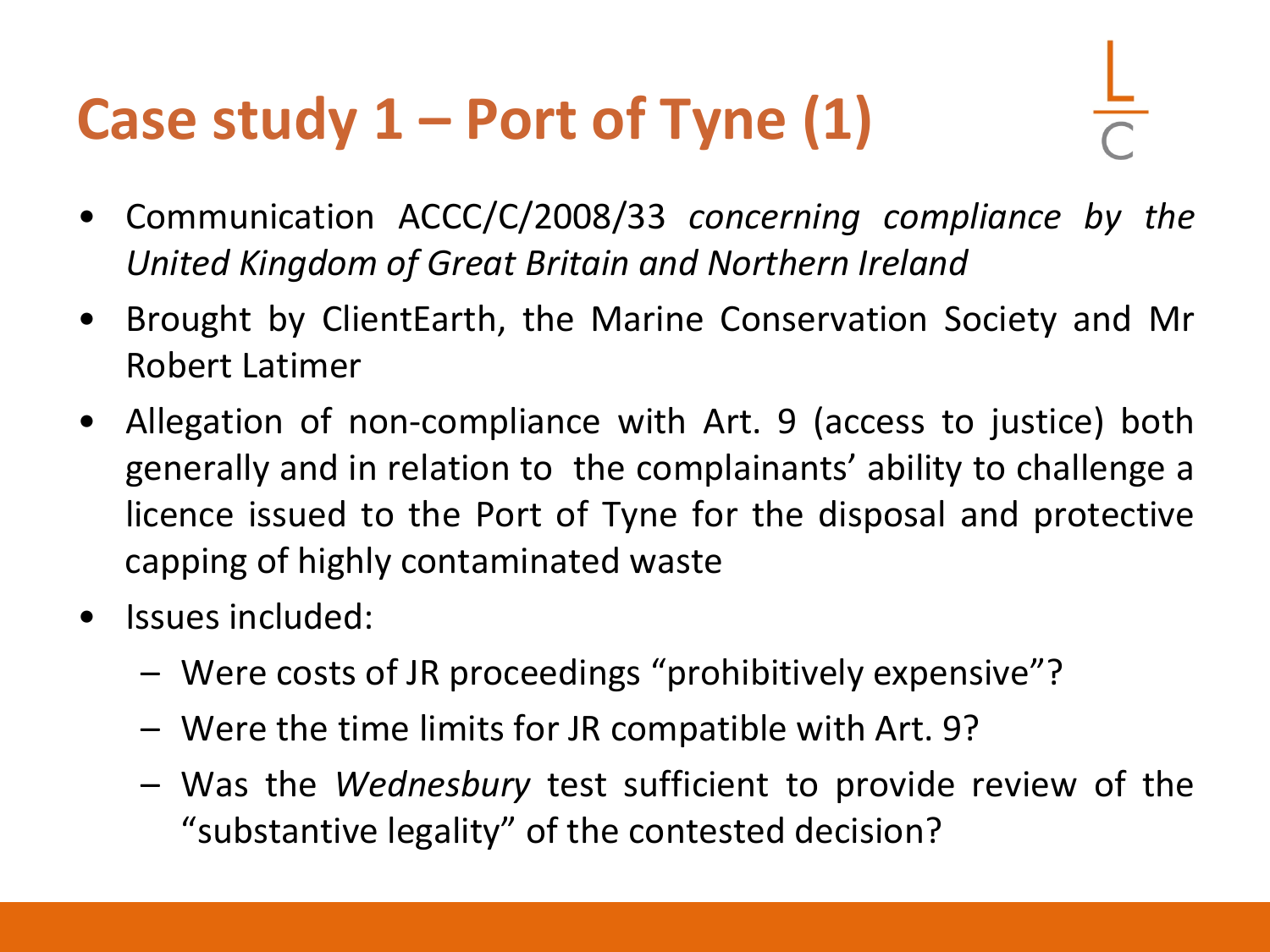### **Case study 1 – Port of Tyne (2)**

- Communication submitted on 2 December 2008
- Preliminary ruling by CC that the communication was admissible on 17 December 2008
- Communication transmitted to the UK on 24 December 2008
- CC sent questions to both parties on 16 January 2009
- UK sought extension for its written submissions in response to communication (granted) – response submitted 28 June 2009
- Communicants provided written submissions in reply on 9 September 2009
- Hearing at the 25<sup>th</sup> Meeting of the CC on 22-25 September 2009
- Further written submissions from the parties thereafter
- Draft findings published 25 August 2010
- Final findings published at 29<sup>th</sup> Meeting of CC on 21-24 September 2010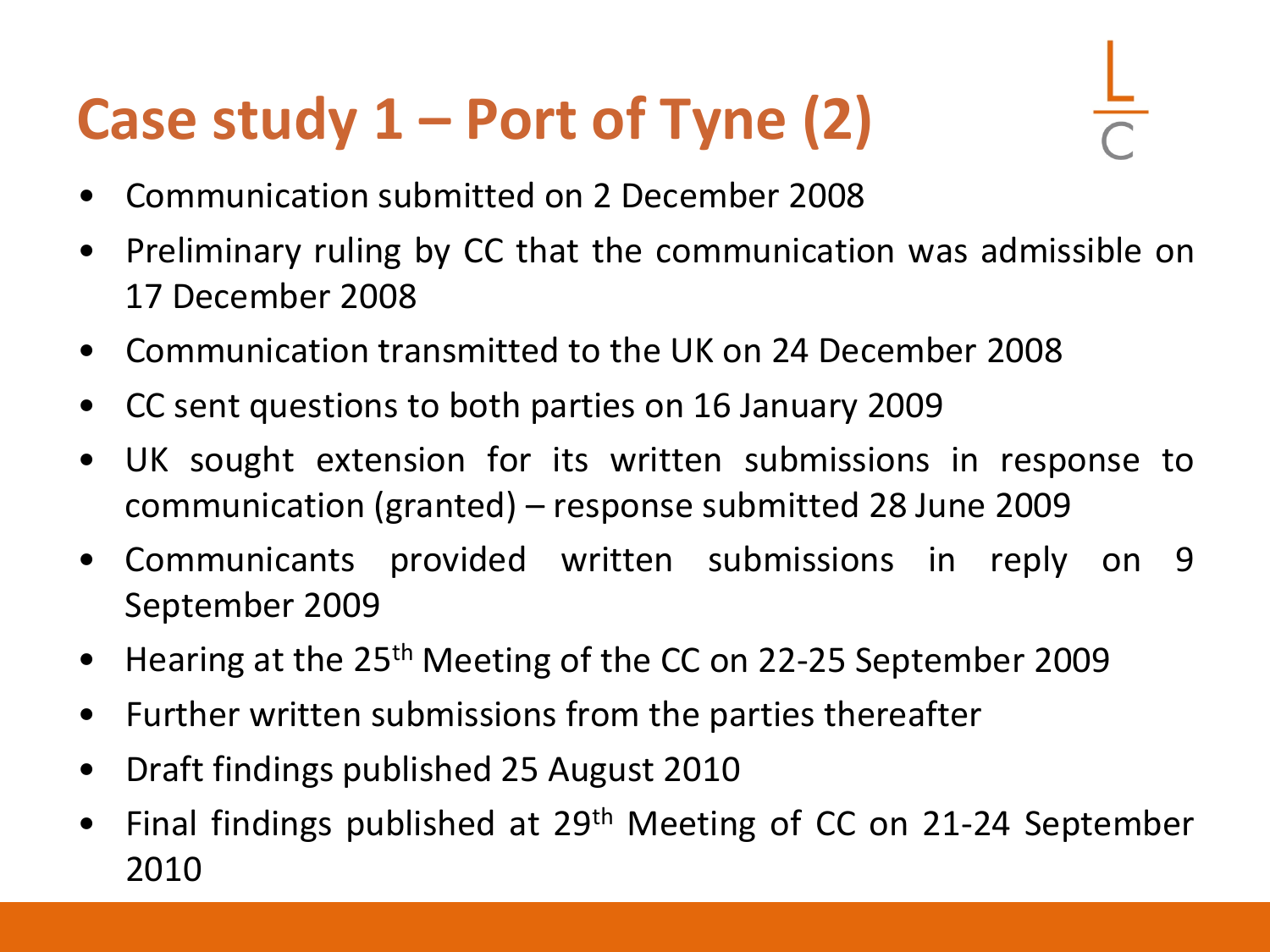#### **Case study 1 – Port of Tyne (3)**

- The CC's findings comprise a sophisticated 33 page document, setting out the factual background, the national legal framework, the parties' competing submissions and the CC's conclusions
- The CC concluded:
	- "Not convinced" that the *Wednesbury* test meets the standards for review required by the Convention – application of a proportionality principle could provide an adequate standard (paras 126-127). "Expresses concern" on this issue but insufficient information before the CC for a definitive ruling (para. 128)
	- Costs rules in E&W not compliant with Art. 9, having regard in particular to the *Corner House* principles for PCOs and the potential chilling effect of a requirement for cross-undertakings in damages where injunctive relief is sought
	- Suggested amendments to the CPR on costs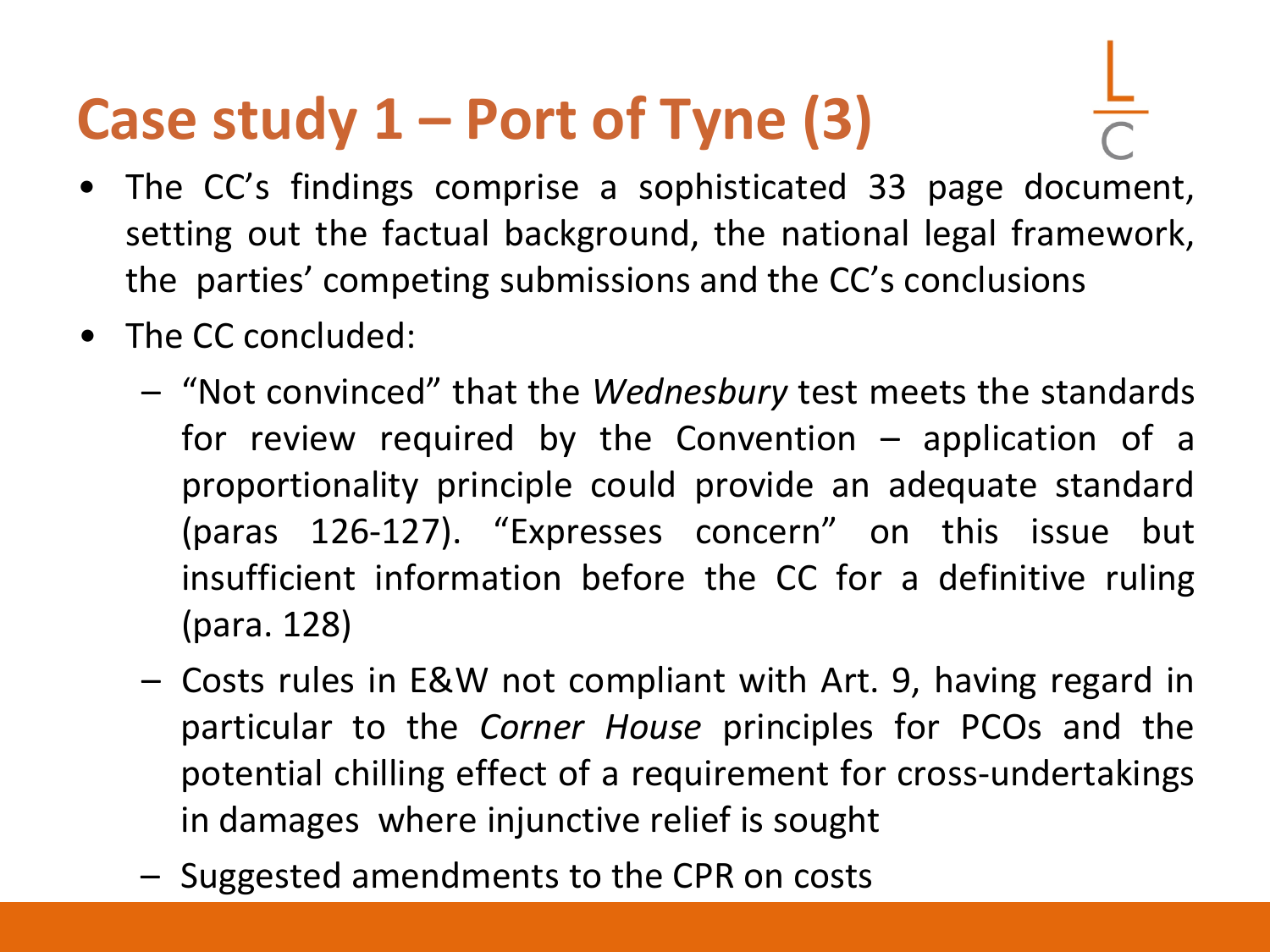#### **Case study 1 – Port of Tyne (4)**

- The requirement for JR claims to be brought "promptly" caused significant uncertainty and the time for JR should run from the date when the claimant knew or ought to have known of the decision
- The CC's findings were endorsed by the MoP on 29 Jun  $-1$  Jul 2011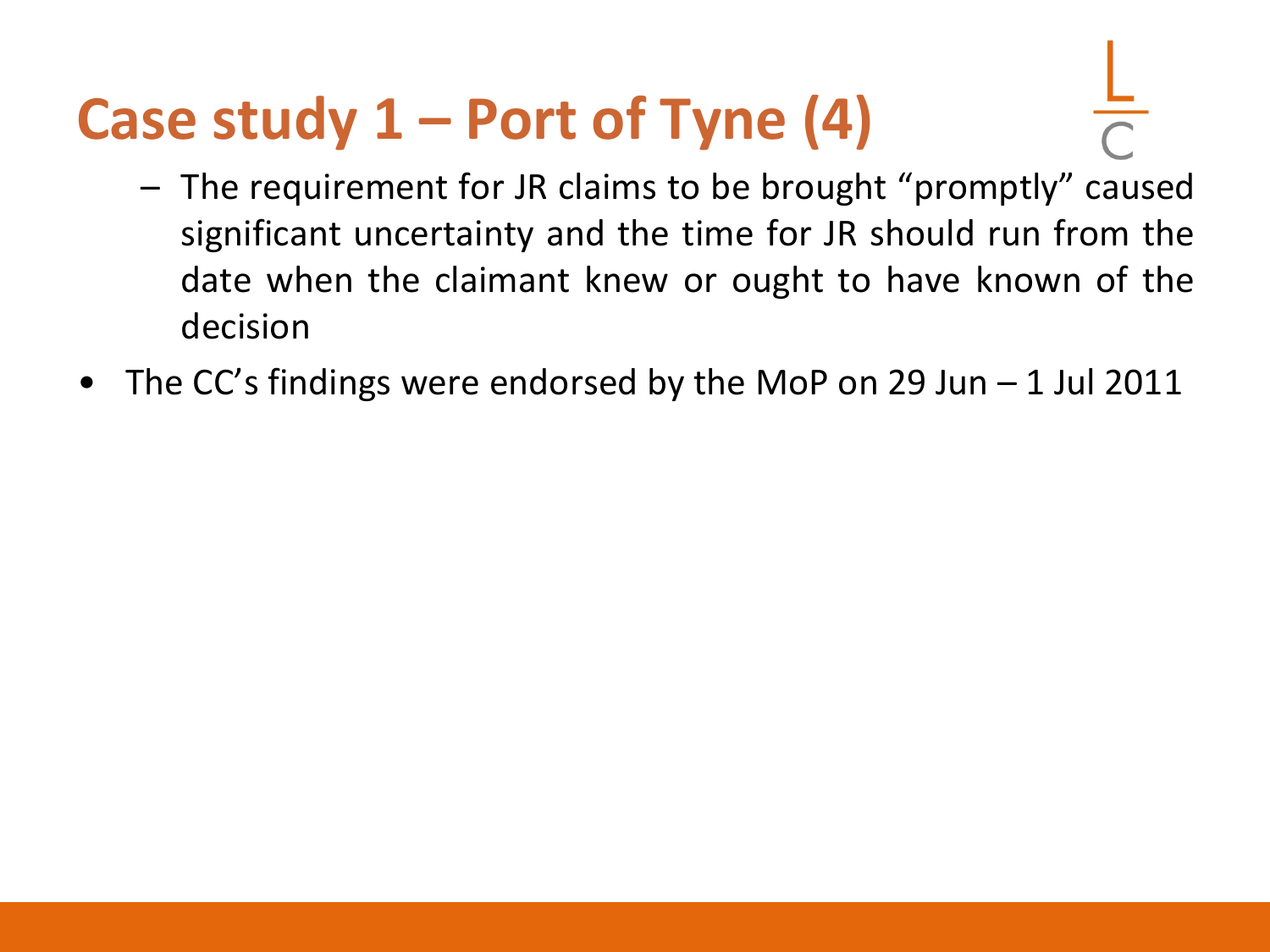#### **Case study 2 – Standing for challenges**  $\frac{1}{C}$ **to EU legislation in the CJEU**

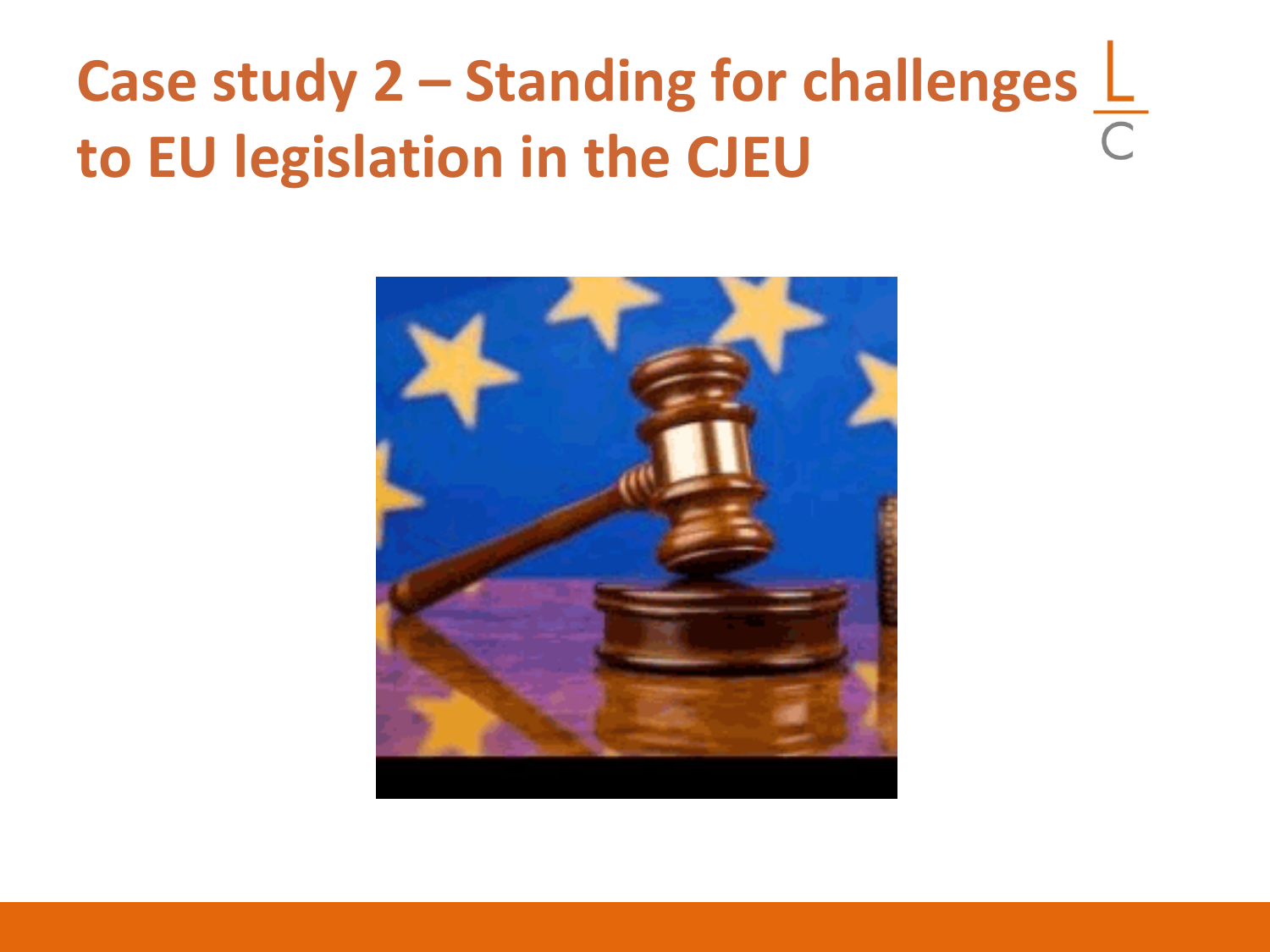# **Case study 2 – Standing for challenges to EU legislation in the CJEU (1)**

- Under Art. 263 TFEU, a person may only challenge EU secondary legislation in the CJEU if he/she/it is "directly and individually concerned" by it
- The CJEU has long adopted a very restrictive approach to "individual concern" – a claimant normally needs to be in a 'closed category' of persons affected (e.g. a measure directed exclusively at sites with a IPPC permit as of 8.2.2013): see *Plaumann* [1964] CMLR 29
- Asked to reconsider post Charter of Fundamental Rights in *UPA* [2002] 3 CMLR 1, with AG Jacobs and the CFI supporting a more liberal approach, but the CJEU restated *Plaumann*
- This was assumed to be the end of any hope for a more liberal approach to standing for individuals and NGOs seeking to challenge EU legislation in the CJEU, absent an amendment to the Treaty
	- An amendment in relation to "regulatory acts" introduced by the Lisbon Treaty has been interpreted restrictively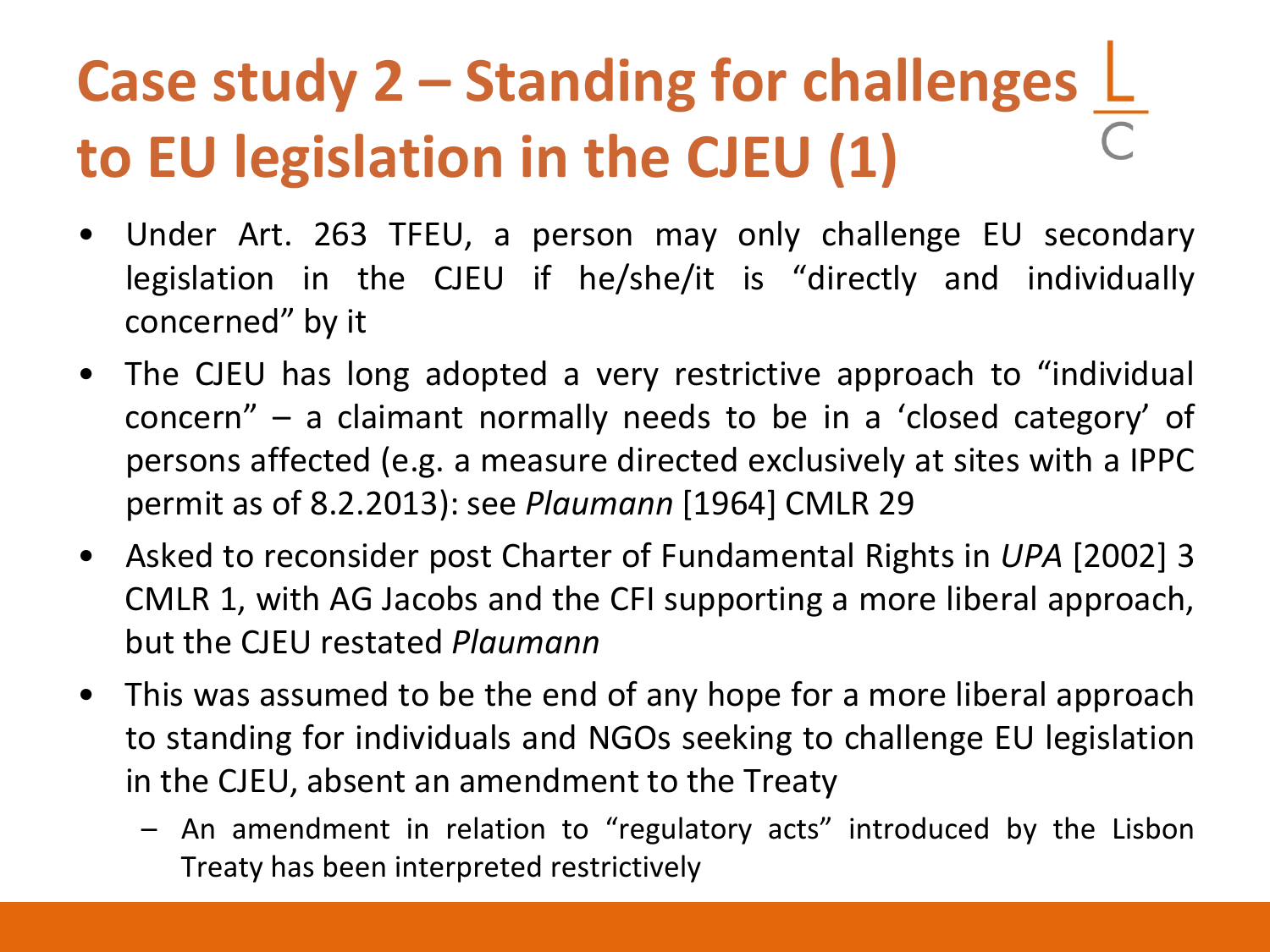# **Case study 2 – Standing for challenges to EU legislation in the CJEU (2)**

- ACCC/C/2008/32 *concerning compliance by the European Union*
- Complaint by ClientEarth that the "individual concern" requirement is incompatible with the EU's obligations under Art 9 of the Convention
- Findings issued at the  $32<sup>nd</sup>$  Meeting of the CC on 11-14 April 2011
- The CC undertakes a comprehensive review of the CJEU caselaw on standing and "individual concern"
- No finding of non-compliance because the previous cases pre-dated the entry into force of the Convention, BUT

**"the Committee is also convinced that if the examined jurisprudence of the EU Courts on access to justice were to continue, unless fully compensated by adequate administrative review procedures, the Party concerned would fail to comply with article 9, paragraph 3 of the Convention" (para 88) and "a new direction of the jurisprudence of the EU courts should be established in order to ensure compliance with the Convention (para 97)**

• Prospect of environmental JR in the CJEU as a result?